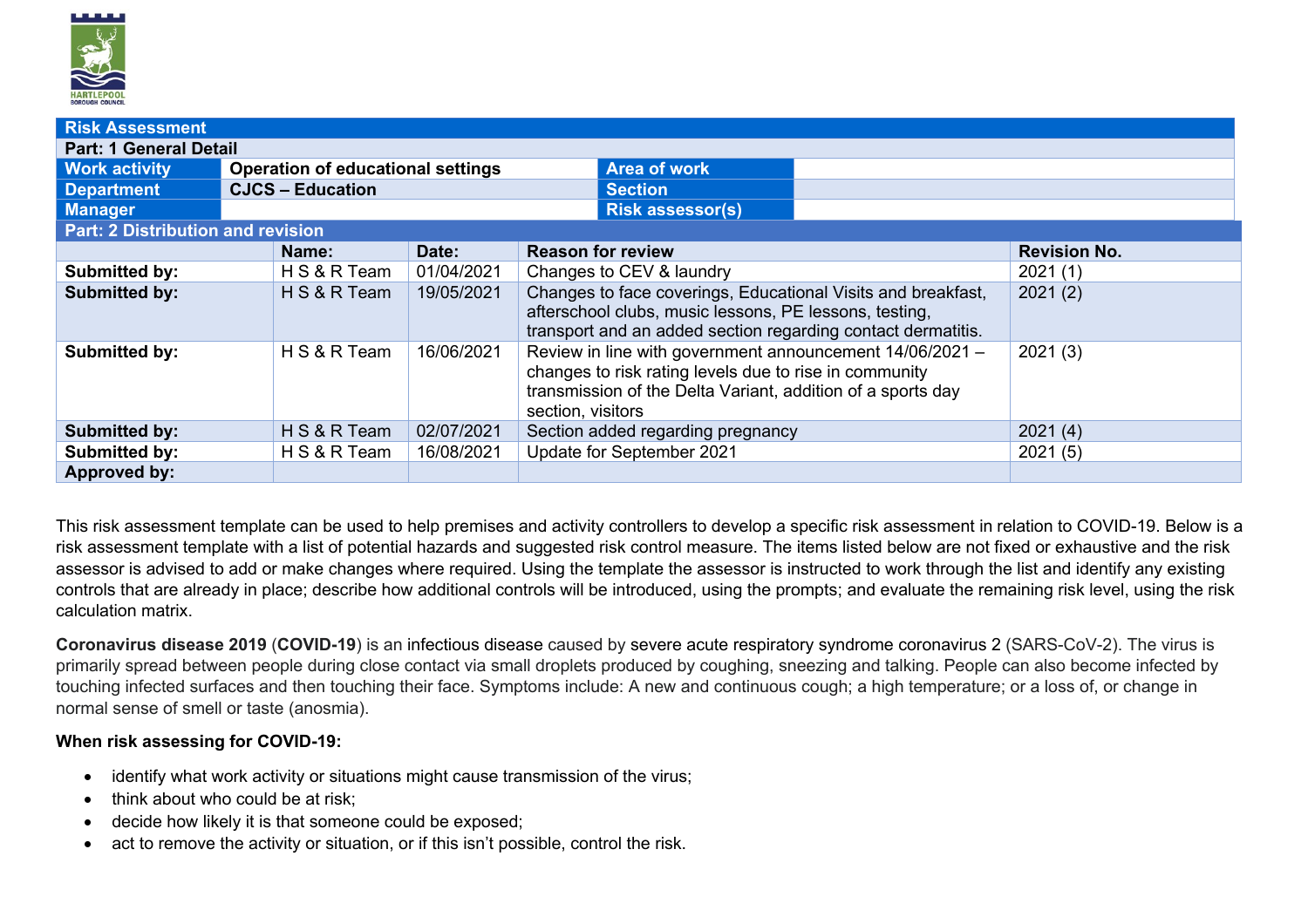| Likelihood↓          | Severity $\rightarrow$ |              |                 |              |              |  |  |  |  |
|----------------------|------------------------|--------------|-----------------|--------------|--------------|--|--|--|--|
|                      | Insignificant          | <b>Minor</b> | <b>Moderate</b> | <b>Major</b> | Catastrophic |  |  |  |  |
| <b>Remote</b>        |                        |              |                 |              |              |  |  |  |  |
| <b>Unlikely</b>      |                        |              |                 |              |              |  |  |  |  |
| <b>Possible</b>      |                        |              |                 |              |              |  |  |  |  |
| Likely               |                        |              |                 |              |              |  |  |  |  |
| <b>Highly Likely</b> |                        |              |                 |              |              |  |  |  |  |

|                          | <b>Control Measure</b>                                                                                                                    |  |  |  |  |  |  |
|--------------------------|-------------------------------------------------------------------------------------------------------------------------------------------|--|--|--|--|--|--|
| <b>Trivial Risk</b>      | No actions needed- operation can continue, continued improvement is<br>essential                                                          |  |  |  |  |  |  |
| <b>Tolerable Risk</b>    | Improvement actions are required, operation can be carried out but with<br>additional precautions                                         |  |  |  |  |  |  |
| <b>Moderate Risk</b>     | Improvement actions are necessary, operation can be carried out with<br>additional precautions, while improvement actions are implemented |  |  |  |  |  |  |
| <b>Unacceptable risk</b> | Operation must not be started/continued and improvement action must be<br>implemented before operation is started/continued               |  |  |  |  |  |  |

## **Use the matrix to assess the level of risk.**

- 1. Look at the likelihood and the severity
- 2. Identify the level of risk
- 3. Apply the appropriate control measure from the action/control measure box.

| Remote               | Less likely to occur        | Insignificant       | Minor injury or incidence                                                                       |
|----------------------|-----------------------------|---------------------|-------------------------------------------------------------------------------------------------|
| <b>Unlikely</b>      |                             | <b>Minor</b>        | Minor injury or incidence (requiring first aid or minor treatment)                              |
| <b>Possible</b>      |                             | <b>Moderate</b>     | RIDDOR reportable or an injury/illness that results in an absence of 7 days or<br>more          |
| <b>Likely</b>        |                             | <b>Major</b>        | RIDDOR reportable significant injury such as a broken limb, disease or<br>dangerous occurrence. |
| <b>Highly Likely</b> | <b>More Likely to occur</b> | <b>Catastrophic</b> | <b>Fatal Injury/Illness permanent disability</b>                                                |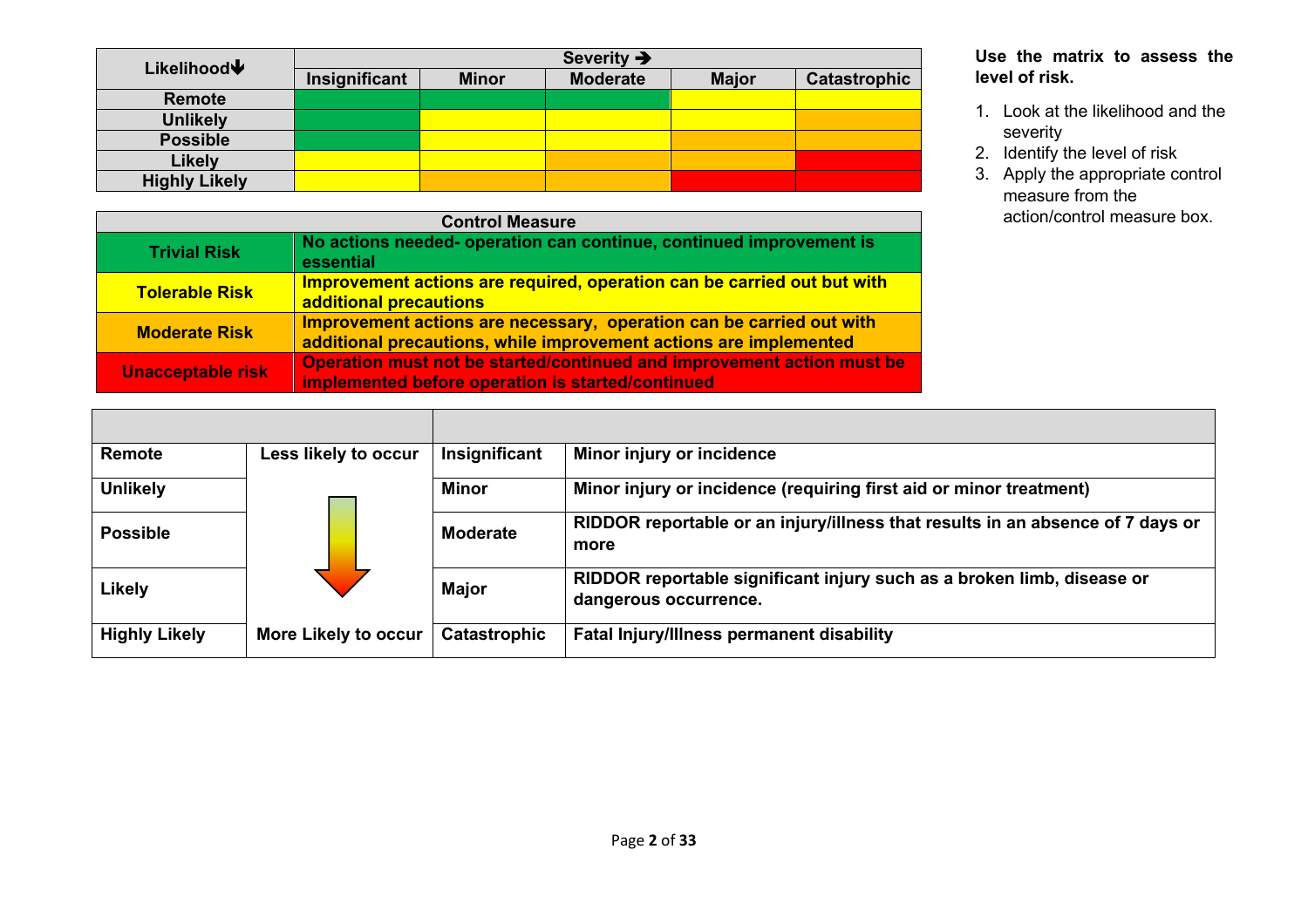| <b>TASK/HAZAR</b><br>D                                                                                                                                                                           | <b>Persons at</b><br><b>Risk</b>                                    | <b>RISK</b>                                                                           | <b>CONTROL</b><br><b>Control measures</b><br>already in place,<br>reducing the likelihood<br>of harm.                                                                                                                                                                                                                                                                                                                                                                                                                            | <b>RISK RATING</b><br><b>Trivial Risk</b><br><b>Tolerable Risk</b><br><b>Moderate Risk</b><br><b>Unacceptable</b><br><b>Risk</b> | <b>ADDITIONAL CONTROL</b><br><b>Additional control measures to be</b><br>introduced to further reduce risk of<br>harm.                                                                                                                                                                                                                                                                                                                                                                                                                                                                                                                                                                                                                                                                                                                                                                                   | <b>RESIDUAL</b><br><b>RISK RATING</b><br><b>Trivial Risk</b><br><b>Tolerable</b><br><b>Risk</b><br><b>Moderate</b><br><b>Risk</b><br><b>Unacceptable</b><br><b>Risk</b> |
|--------------------------------------------------------------------------------------------------------------------------------------------------------------------------------------------------|---------------------------------------------------------------------|---------------------------------------------------------------------------------------|----------------------------------------------------------------------------------------------------------------------------------------------------------------------------------------------------------------------------------------------------------------------------------------------------------------------------------------------------------------------------------------------------------------------------------------------------------------------------------------------------------------------------------|----------------------------------------------------------------------------------------------------------------------------------|----------------------------------------------------------------------------------------------------------------------------------------------------------------------------------------------------------------------------------------------------------------------------------------------------------------------------------------------------------------------------------------------------------------------------------------------------------------------------------------------------------------------------------------------------------------------------------------------------------------------------------------------------------------------------------------------------------------------------------------------------------------------------------------------------------------------------------------------------------------------------------------------------------|-------------------------------------------------------------------------------------------------------------------------------------------------------------------------|
| <b>Close</b><br>proximity of<br>individuals<br>and groups<br>on the school<br>grounds i.e.<br>outside of the<br>main school<br>building<br>leading to<br>infection<br>transmission<br>and spread | <b>Staff</b><br>Pupils<br>Parents<br>Contractors<br><b>Visitors</b> | Possibility of<br>infection of<br>Covid19 which<br>may lead to ill<br>health or death | Staff will be informed<br>$\bullet$<br>to keep social<br>distance from other<br>persons where<br>possible on the<br>school grounds<br>Staff will be informed<br>$\bullet$<br>to keep positioning<br>arrangements when<br>talking to others on<br>the school grounds -<br>for example keeping<br>distance or standing<br>to the side<br>Where possible the<br>maximum amount of<br>school entrances and<br>exits will be used to<br>minimise contact<br>between people and<br>groups when entering<br>and exiting the<br>building | <b>Tolerable Risk</b>                                                                                                            | New arrangements will be<br>$\bullet$<br>communicated with parents via:<br>email, text, social media and phone<br>contact. Where appropriate the<br>translator service will be used.<br>Markings or dividers on the school<br>$\bullet$<br>grounds to denote distances and<br>standing areas for parents will be<br>maintained.<br>Parents have been allocated a 15<br>minute window in which to drop off<br>and pick up children. All school<br>gates will be open so they can plan<br>their route around the school<br>grounds and tailor it to meet their<br>family's needs.<br>Parents will be encouraged via<br>$\bullet$<br>signage and communication to<br>maintain social distancing when on<br>the school grounds<br>Clear signage will be displayed<br>$\bullet$<br>around the school grounds to<br>encourage people to maintain social<br>distancing when dropping off<br>/collecting pupils. | <b>Trivial risk</b>                                                                                                                                                     |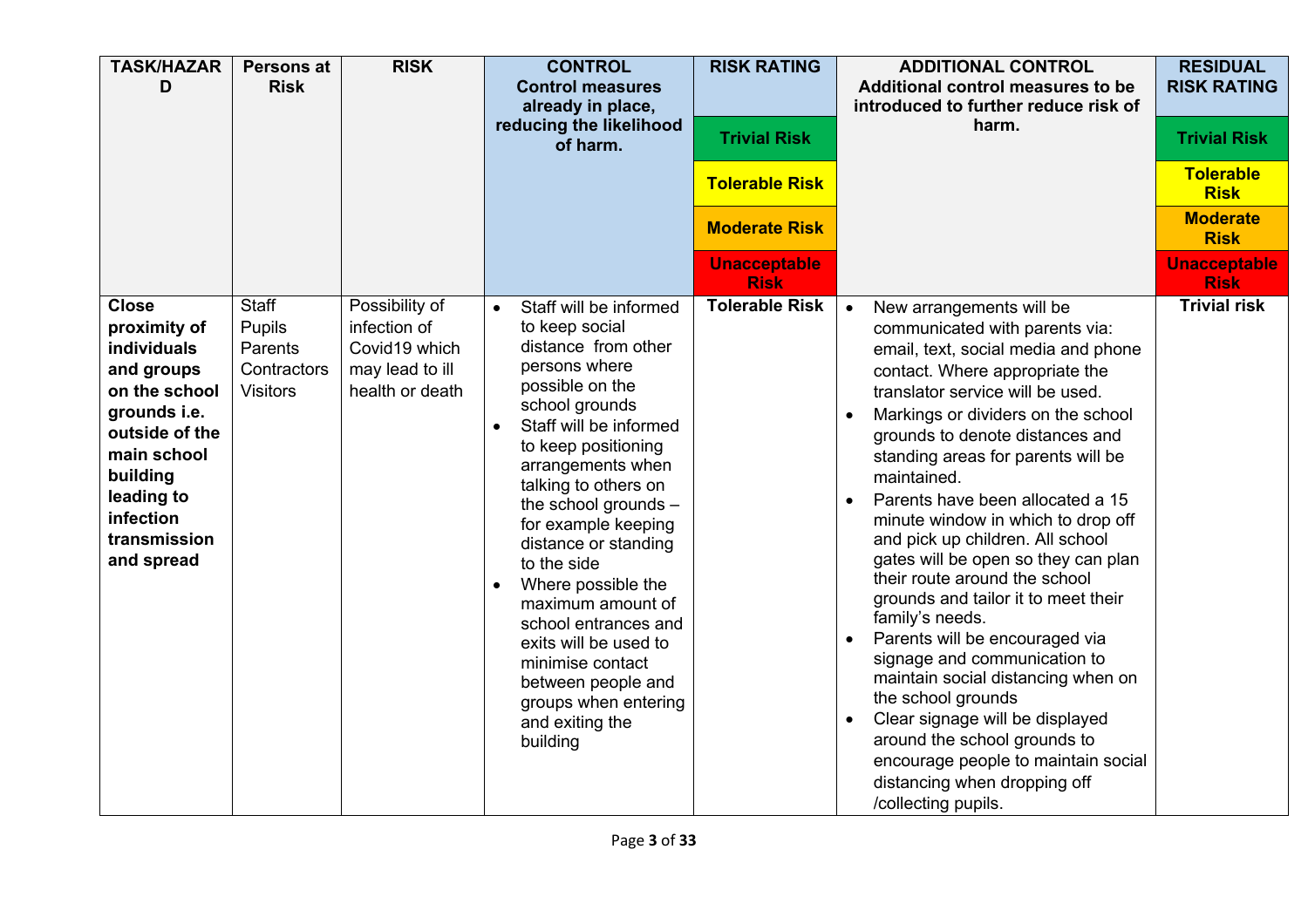| <b>TASK/HAZAR</b><br>D                                                                                                             | <b>Persons at</b><br><b>Risk</b>                         | <b>RISK</b>                                                                           | <b>CONTROL</b><br><b>Control measures</b><br>already in place,<br>reducing the likelihood<br>of harm.                                                                                                                                                                                                                    | <b>RISK RATING</b><br><b>Trivial Risk</b><br><b>Tolerable Risk</b><br><b>Moderate Risk</b><br><b>Unacceptable</b><br><b>Risk</b> | <b>ADDITIONAL CONTROL</b><br>Additional control measures to be<br>introduced to further reduce risk of<br>harm.                                                                                                                                                                                                                                                                                                                            | <b>RESIDUAL</b><br><b>RISK RATING</b><br><b>Trivial Risk</b><br><b>Tolerable</b><br><b>Risk</b><br><b>Moderate</b><br><b>Risk</b><br><b>Unacceptable</b><br><b>Risk</b> |
|------------------------------------------------------------------------------------------------------------------------------------|----------------------------------------------------------|---------------------------------------------------------------------------------------|--------------------------------------------------------------------------------------------------------------------------------------------------------------------------------------------------------------------------------------------------------------------------------------------------------------------------|----------------------------------------------------------------------------------------------------------------------------------|--------------------------------------------------------------------------------------------------------------------------------------------------------------------------------------------------------------------------------------------------------------------------------------------------------------------------------------------------------------------------------------------------------------------------------------------|-------------------------------------------------------------------------------------------------------------------------------------------------------------------------|
|                                                                                                                                    |                                                          |                                                                                       |                                                                                                                                                                                                                                                                                                                          |                                                                                                                                  | One adult per family to enter the<br>school grounds in order to drop off<br>and pick up.<br>Parents will be discouraged from<br>standing in social groups on the<br>school playground.<br>Parents and guardians will still not<br>enter into the school unless it is<br>essential - the use of technology<br>may be maintained to for non-<br>essential contacts and meetings                                                              |                                                                                                                                                                         |
| <b>Close</b><br>proximity of<br><b>individuals</b><br>and groups<br>within the<br>school<br>premises<br>leading to<br>virus spread | <b>Staff</b><br>Pupils<br>Contractors<br><b>Visitors</b> | Possibility of<br>infection of<br>Covid19 which<br>may lead to ill<br>health or death | Staff will be informed<br>of the importance to<br>still use social<br>distancing in the<br>workplace where it is<br>possible - especially<br>in relation to other<br>staff, visitors and<br>parents<br>Staff will be informed<br>to keep positioning<br>arrangements when<br>talking to others on<br>for example keeping | <b>Moderate Risk</b>                                                                                                             | Staff to ensure they maintain social<br>$\bullet$<br>distancing in corridor areas and the<br>school library.<br>While the school will no longer be<br>operating a bubble system<br>throughout the autumn term 2021<br>staff are requested to limit their<br>contact between phase teams and<br>maintain the use of phase team<br>staffrooms. The phase teams are as<br>follows:<br>Early Years - Leos, nursery<br>$\circ$<br>and reception | <b>Tolerable</b><br><b>Risk</b>                                                                                                                                         |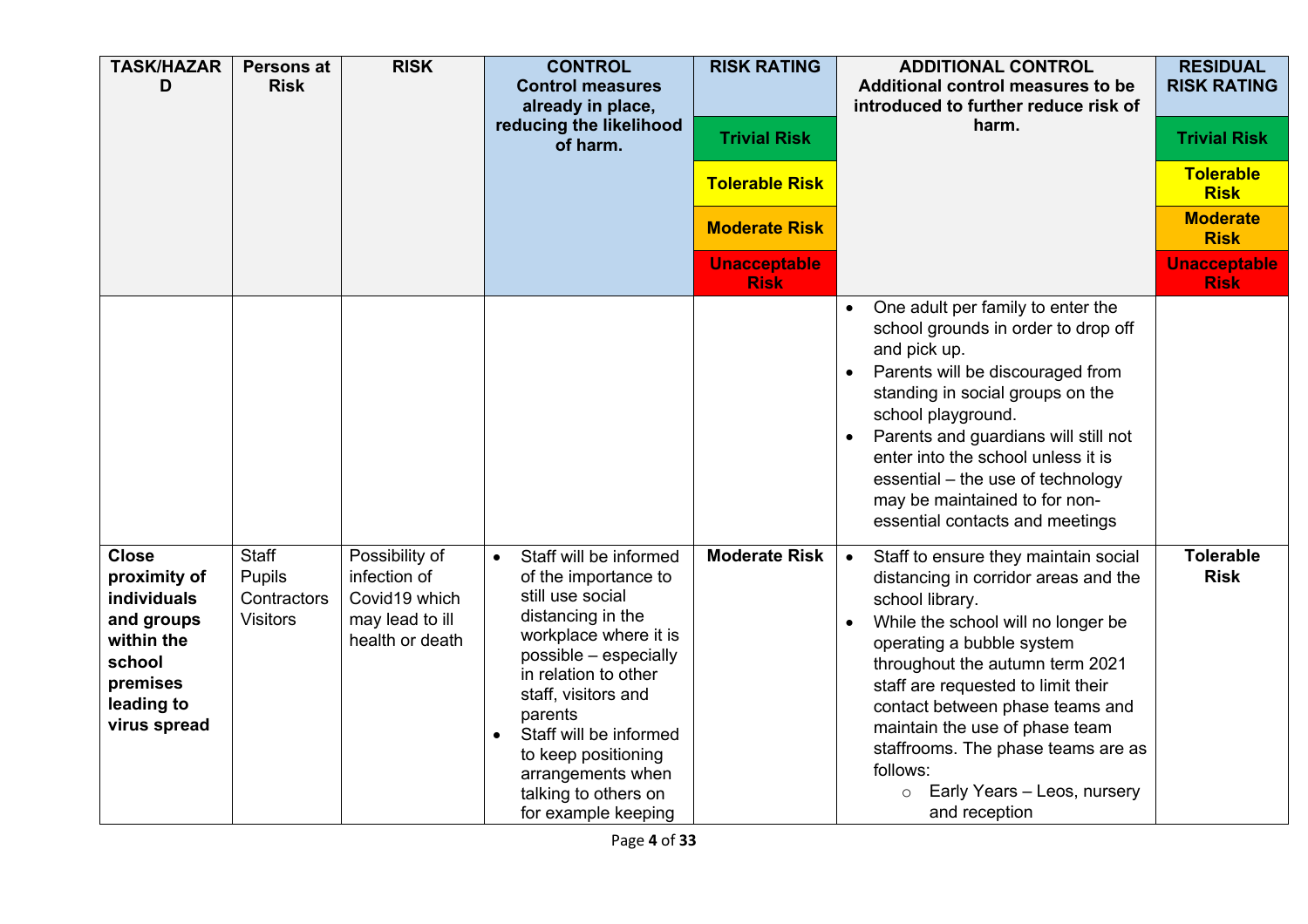| <b>TASK/HAZAR</b><br>D | <b>Persons at</b><br><b>Risk</b> | <b>RISK</b> | <b>CONTROL</b><br><b>Control measures</b><br>already in place,<br>reducing the likelihood<br>of harm.                                                                                                                                                                                                                                                                                                                                                                                                                                                                                      | <b>RISK RATING</b><br><b>Trivial Risk</b><br><b>Tolerable Risk</b><br><b>Moderate Risk</b><br><b>Unacceptable</b> | <b>ADDITIONAL CONTROL</b><br>Additional control measures to be<br>introduced to further reduce risk of<br>harm.                                                                                                                                                                                                                                                                                                                                                                                                                                                                                                                                                                                                                                                                          | <b>RESIDUAL</b><br><b>RISK RATING</b><br><b>Trivial Risk</b><br><b>Tolerable</b><br><b>Risk</b><br><b>Moderate</b><br><b>Risk</b><br><b>Unacceptable</b> |
|------------------------|----------------------------------|-------------|--------------------------------------------------------------------------------------------------------------------------------------------------------------------------------------------------------------------------------------------------------------------------------------------------------------------------------------------------------------------------------------------------------------------------------------------------------------------------------------------------------------------------------------------------------------------------------------------|-------------------------------------------------------------------------------------------------------------------|------------------------------------------------------------------------------------------------------------------------------------------------------------------------------------------------------------------------------------------------------------------------------------------------------------------------------------------------------------------------------------------------------------------------------------------------------------------------------------------------------------------------------------------------------------------------------------------------------------------------------------------------------------------------------------------------------------------------------------------------------------------------------------------|----------------------------------------------------------------------------------------------------------------------------------------------------------|
|                        |                                  |             | distance or standing<br>to the side<br>Staff will be informed<br>to avoid close direct<br>close face to face<br>contact and minimise<br>time spent within 1m<br>of anyone where<br>possible - especially<br>in relation to other<br>staff, visitors and<br>parents<br>PPE will be provided<br>$\bullet$<br>for close contact<br>interactions for those<br>symptomatic or<br>where there is a risk<br>of contact with bodily<br>fluids, such as first<br>aid<br>Occupied spaces will<br>be well ventilated<br>using fresh air from<br>natural means such<br>as open doors and<br>windows or | <b>Risk</b>                                                                                                       | Key Sage 1 & Year 3<br>$\circ$<br>Key Stage $2 -$ Years $4 - 6$<br>$\circ$<br>SLT / Office team<br>$\circ$<br>Staff briefings will continue to be<br>held virtually.<br>Parents will be regularly updated<br>with regards to safety measures via:<br>email, text, social media and phone<br>contact. Where appropriate the<br>translator service will be used.<br>Timetabled break times (daily mile)<br>with designated areas.<br>Year $1:10.00 - 10.15$<br>$\circ$<br>Year 2: $9.30 - 9.45$<br>$\Omega$<br>Year 3: $9.45 - 10.00$<br>$\circ$<br>Year 4: $10.30 - 10.45$<br>$\circ$<br>Year 5: $10.15 - 10.30$<br>$\circ$<br>Year 6: $10.30 - 10.45$<br>$\circ$<br>Dinner times will be staggered within<br>phase teams<br>Reception - 11.30 - children<br>will pre order and food will | <b>Risk</b>                                                                                                                                              |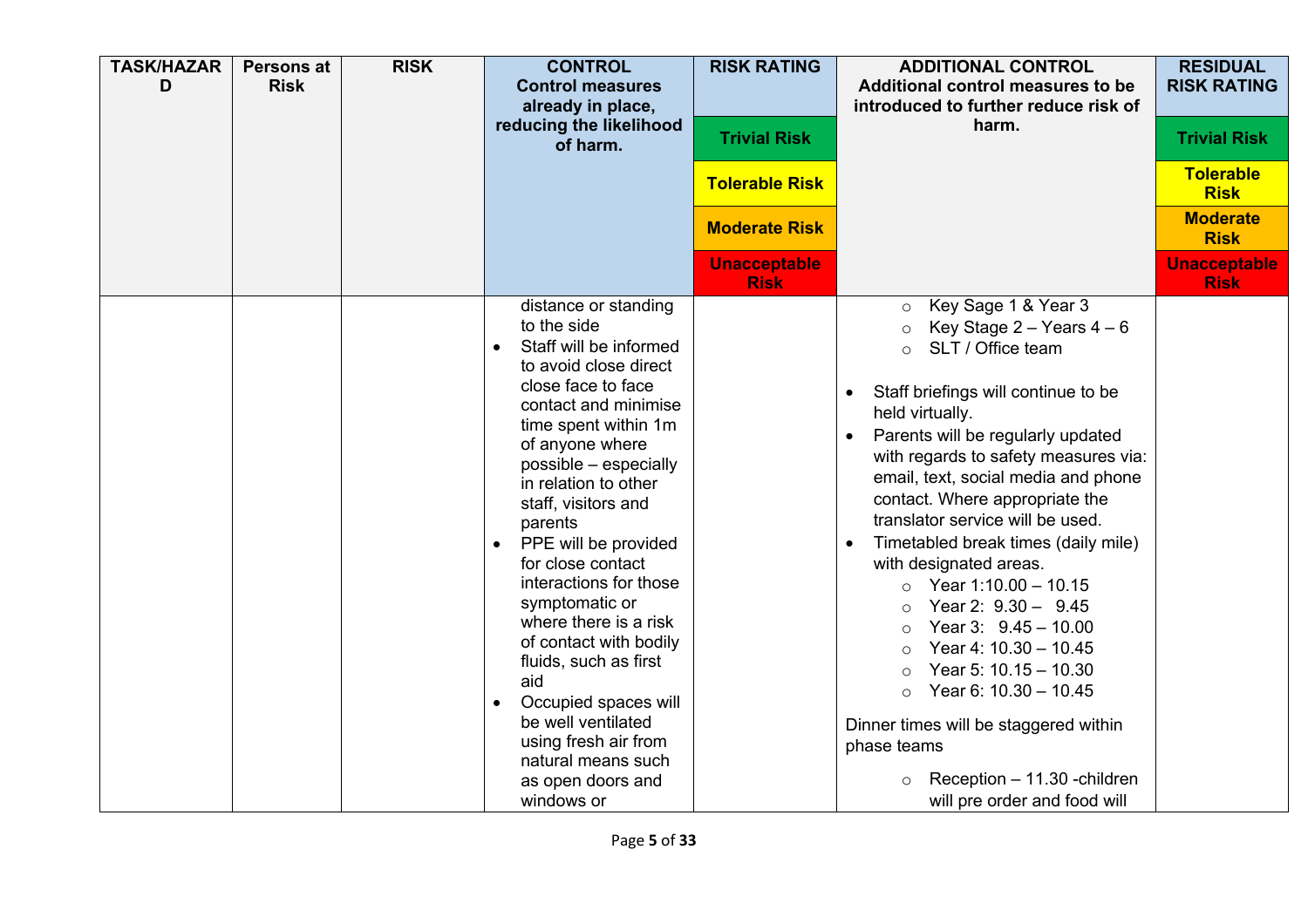| <b>TASK/HAZAR</b><br>D | <b>Persons at</b><br><b>Risk</b> | <b>RISK</b> | <b>CONTROL</b><br><b>Control measures</b><br>already in place,<br>reducing the likelihood<br>of harm.                                                                                                                                                                                                                                                                                                                                                                                              | <b>RISK RATING</b><br><b>Trivial Risk</b><br><b>Tolerable Risk</b><br><b>Moderate Risk</b><br><b>Unacceptable</b><br><b>Risk</b> | <b>ADDITIONAL CONTROL</b><br>Additional control measures to be<br>introduced to further reduce risk of<br>harm.                                                                                                                                                                                                                                                                                                                                                                                                                                                                                                                                                                                              | <b>RESIDUAL</b><br><b>RISK RATING</b><br><b>Trivial Risk</b><br><b>Tolerable</b><br><b>Risk</b><br><b>Moderate</b><br><b>Risk</b><br><b>Unacceptable</b><br><b>Risk</b> |
|------------------------|----------------------------------|-------------|----------------------------------------------------------------------------------------------------------------------------------------------------------------------------------------------------------------------------------------------------------------------------------------------------------------------------------------------------------------------------------------------------------------------------------------------------------------------------------------------------|----------------------------------------------------------------------------------------------------------------------------------|--------------------------------------------------------------------------------------------------------------------------------------------------------------------------------------------------------------------------------------------------------------------------------------------------------------------------------------------------------------------------------------------------------------------------------------------------------------------------------------------------------------------------------------------------------------------------------------------------------------------------------------------------------------------------------------------------------------|-------------------------------------------------------------------------------------------------------------------------------------------------------------------------|
|                        |                                  |             | mechanical means<br>such as air<br>conditioning units<br>School staff, pupils<br>and parents to be<br>made aware that<br>there may be a re-<br>introduction of the<br>use of face<br>coverings, for a<br>temporary period to<br>prevent further<br>transmissions<br>following an outbreak<br>or on advice from a<br>professional body.<br>Face coverings will<br>be recommended<br>worn for visitors in<br>where social<br>distancing is not<br>possible (for<br>example, when<br>moving around in |                                                                                                                                  | be on table at designated<br>seats (register order).<br>Children to go into Early<br>Years outdoor space 12:00<br>$-12:30.$<br>$Y1 - Y3$ : 11.30 – in the hall.<br>$\circ$<br>Pre-order system to be used<br>and food placed at<br>designated seats (children<br>to sit in register order). Y1<br>and 2 go onto KS1 yard<br>@12 until 12.30. Y3 go on<br>Y3/4 yard (staff carpark<br>side) @12 until 12.30pm<br>Y4 - Y5: Pre select and<br>$\circ$<br>collect from counter children<br>to sit in register order at<br>tables. Y4 and 5 access the<br>dining hall @12pm until<br>12.30 and then go onto the<br>5/6 yard. Y6 access the<br>dining hall @12.30 having<br>being on the 5/6 yard from<br>$12pm$ . |                                                                                                                                                                         |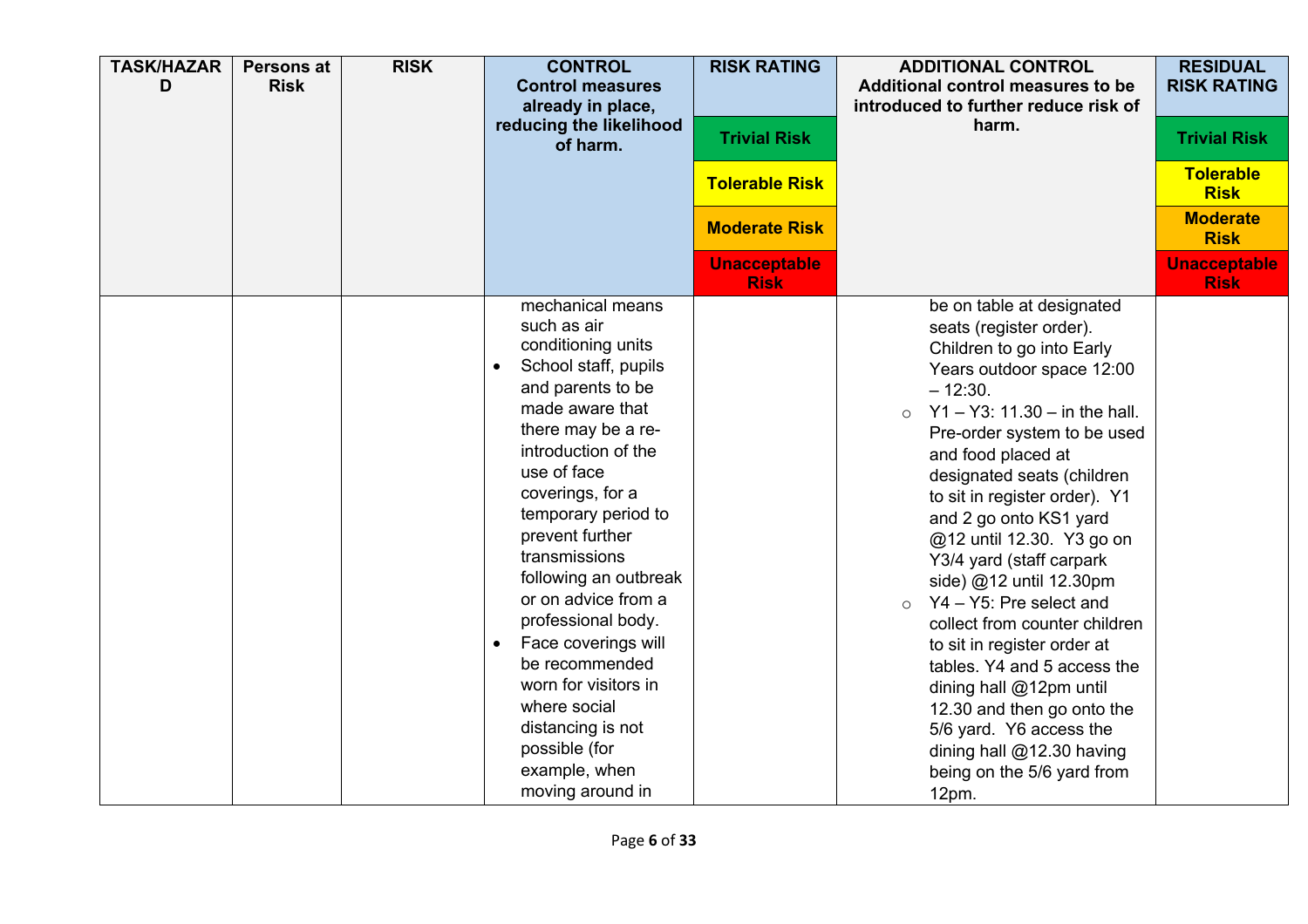| <b>TASK/HAZAR</b><br>D | <b>Persons at</b><br><b>Risk</b> | <b>RISK</b> | <b>CONTROL</b><br><b>Control measures</b><br>already in place,<br>reducing the likelihood<br>of harm. | <b>RISK RATING</b><br><b>Trivial Risk</b><br><b>Tolerable Risk</b> | <b>ADDITIONAL CONTROL</b><br>Additional control measures to be<br>introduced to further reduce risk of<br>harm.                                                                                                                                                                                                                                                                                                                                                                                                                                                                                                                                                                                                                                                                                                                                                                       | <b>RESIDUAL</b><br><b>RISK RATING</b><br><b>Trivial Risk</b><br><b>Tolerable</b><br><b>Risk</b> |
|------------------------|----------------------------------|-------------|-------------------------------------------------------------------------------------------------------|--------------------------------------------------------------------|---------------------------------------------------------------------------------------------------------------------------------------------------------------------------------------------------------------------------------------------------------------------------------------------------------------------------------------------------------------------------------------------------------------------------------------------------------------------------------------------------------------------------------------------------------------------------------------------------------------------------------------------------------------------------------------------------------------------------------------------------------------------------------------------------------------------------------------------------------------------------------------|-------------------------------------------------------------------------------------------------|
|                        |                                  |             |                                                                                                       | <b>Moderate Risk</b>                                               |                                                                                                                                                                                                                                                                                                                                                                                                                                                                                                                                                                                                                                                                                                                                                                                                                                                                                       | <b>Moderate</b><br><b>Risk</b>                                                                  |
|                        |                                  |             |                                                                                                       | <b>Unacceptable</b><br><b>Risk</b>                                 |                                                                                                                                                                                                                                                                                                                                                                                                                                                                                                                                                                                                                                                                                                                                                                                                                                                                                       | <b>Unacceptable</b><br><b>Risk</b>                                                              |
|                        |                                  |             | corridors and<br>communal areas).                                                                     |                                                                    | Face coverings are no longer<br>$\bullet$<br>recommended for staff in<br>classrooms. However, face<br>coverings can be worn by staff and<br>visitors in situations indoors and<br>outside of classrooms where social<br>distancing is not possible (for<br>example, when moving around in<br>corridors and communal areas). Or<br>when visiting areas outside of<br>school for work purposes<br>In relation to the safe wearing of a face<br>covering staff and pupils are advised to:<br>Clean or sanitise hands before and<br>$\bullet$<br>after touching face coverings, -<br>including to remove or put them on<br>safely store face coverings between<br>use<br>not touching the front of face<br>coverings during use or when<br>removing them - face coverings<br>should be removed using ear straps<br>Good ventilation will be maintained<br>through the opening of windows. |                                                                                                 |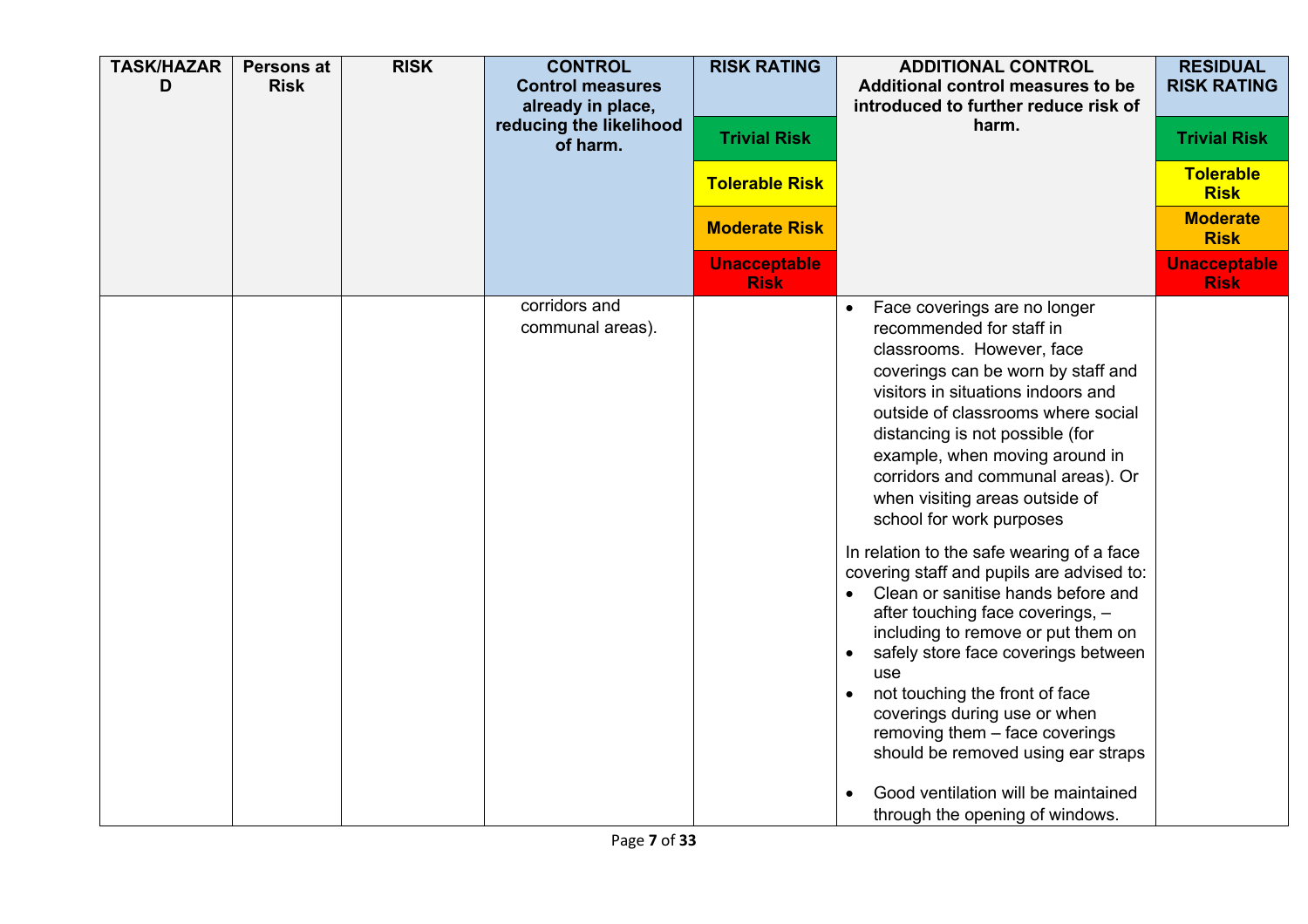| <b>TASK/HAZAR</b><br>D | Persons at<br><b>Risk</b> | <b>RISK</b> | <b>CONTROL</b><br><b>Control measures</b><br>already in place,<br>reducing the likelihood<br>of harm. | <b>RISK RATING</b><br><b>Trivial Risk</b> | <b>ADDITIONAL CONTROL</b><br>Additional control measures to be<br>introduced to further reduce risk of<br>harm.                                                                                                                                                                                                                                                                                                                                                                                                                                                                                                                                                                                                                                                                                                                                                                                                      | <b>RESIDUAL</b><br><b>RISK RATING</b><br><b>Trivial Risk</b><br><b>Tolerable</b> |
|------------------------|---------------------------|-------------|-------------------------------------------------------------------------------------------------------|-------------------------------------------|----------------------------------------------------------------------------------------------------------------------------------------------------------------------------------------------------------------------------------------------------------------------------------------------------------------------------------------------------------------------------------------------------------------------------------------------------------------------------------------------------------------------------------------------------------------------------------------------------------------------------------------------------------------------------------------------------------------------------------------------------------------------------------------------------------------------------------------------------------------------------------------------------------------------|----------------------------------------------------------------------------------|
|                        |                           |             |                                                                                                       | <b>Tolerable Risk</b>                     |                                                                                                                                                                                                                                                                                                                                                                                                                                                                                                                                                                                                                                                                                                                                                                                                                                                                                                                      | <b>Risk</b>                                                                      |
|                        |                           |             |                                                                                                       | <b>Moderate Risk</b>                      |                                                                                                                                                                                                                                                                                                                                                                                                                                                                                                                                                                                                                                                                                                                                                                                                                                                                                                                      | <b>Moderate</b><br><b>Risk</b>                                                   |
|                        |                           |             |                                                                                                       | <b>Unacceptable</b><br><b>Risk</b>        |                                                                                                                                                                                                                                                                                                                                                                                                                                                                                                                                                                                                                                                                                                                                                                                                                                                                                                                      | <b>Unacceptable</b><br><b>Risk</b>                                               |
|                        |                           |             |                                                                                                       |                                           | There will continue to be restricted<br>$\bullet$<br>use of classrooms that do not have<br>outside ventilation or that are<br>considered to also act as a corridor<br>and therefore have additional traffic.<br>Where contact is required with<br>$\bullet$<br>parents/carer and this cannot be<br>carried out by telephone meetings<br>will be risk assessed, the number of<br>adults reduced to a minimum, they<br>will take place in ventilated room<br>where 2 metre social distancing can<br>be maintained.<br>The covid amendment to the<br>school's first aid procedures<br>ensuring infection control and social<br>distancing will remain in place<br>during the autumn term 2021. Staff<br>will receive clear notification when<br>this amendment has been relaxed.<br>All clinically vulnerable children will<br>$\bullet$<br>be individually risk assessed in line<br>with the most up to date guidance. |                                                                                  |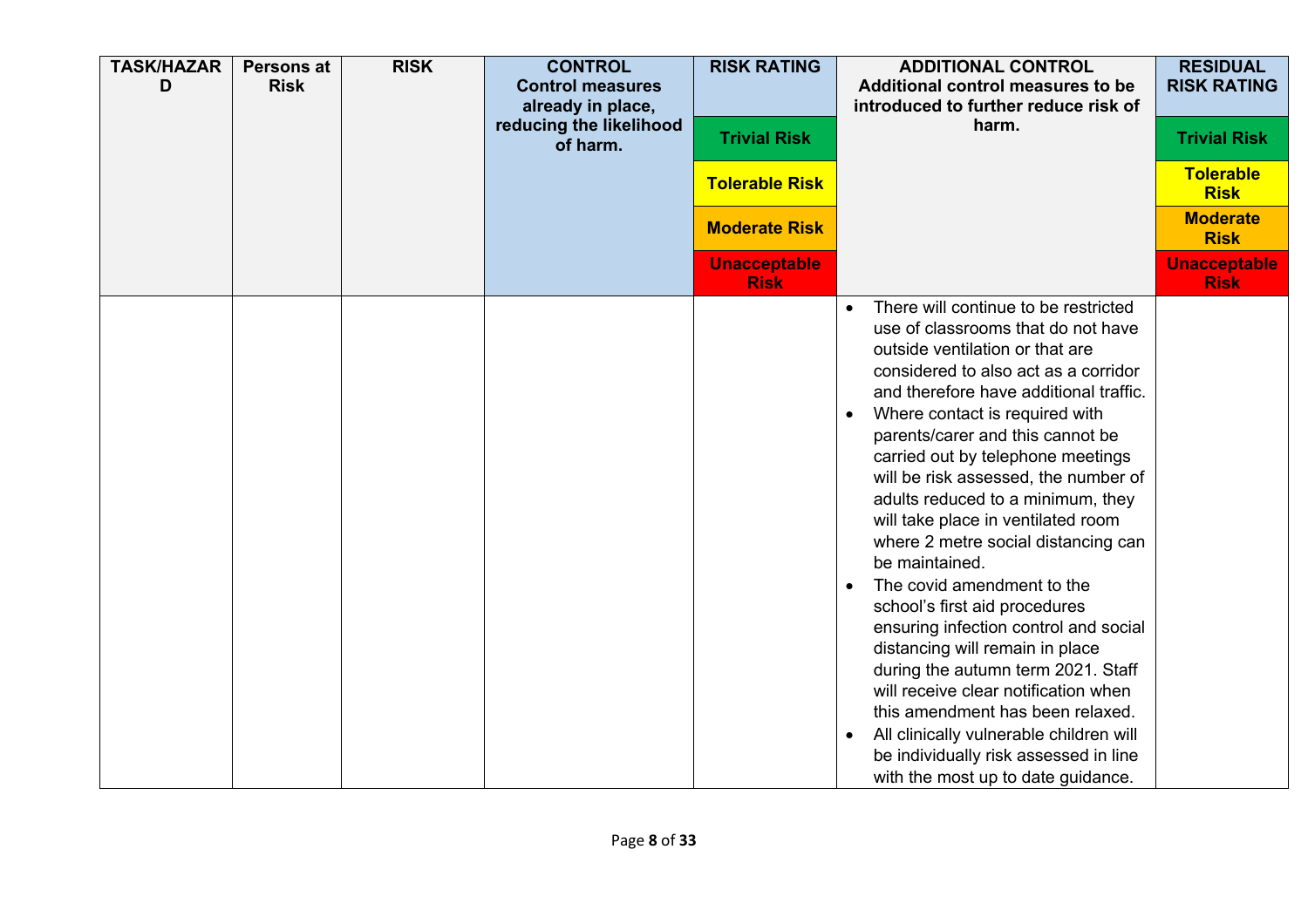| <b>TASK/HAZAR</b><br>D | <b>Persons at</b><br><b>Risk</b> | <b>RISK</b> | <b>CONTROL</b><br><b>Control measures</b><br>already in place,<br>reducing the likelihood<br>of harm. | <b>RISK RATING</b><br><b>Trivial Risk</b><br><b>Tolerable Risk</b><br><b>Moderate Risk</b><br><b>Unacceptable</b> | <b>ADDITIONAL CONTROL</b><br>Additional control measures to be<br>introduced to further reduce risk of<br>harm.                                                                                                                                                                                                                                                                                                                                                                                                                                                                                                                                                                                                                                                                                                                                                         | <b>RESIDUAL</b><br><b>RISK RATING</b><br><b>Trivial Risk</b><br><b>Tolerable</b><br><b>Risk</b><br><b>Moderate</b><br><b>Risk</b><br><b>Unacceptable</b> |
|------------------------|----------------------------------|-------------|-------------------------------------------------------------------------------------------------------|-------------------------------------------------------------------------------------------------------------------|-------------------------------------------------------------------------------------------------------------------------------------------------------------------------------------------------------------------------------------------------------------------------------------------------------------------------------------------------------------------------------------------------------------------------------------------------------------------------------------------------------------------------------------------------------------------------------------------------------------------------------------------------------------------------------------------------------------------------------------------------------------------------------------------------------------------------------------------------------------------------|----------------------------------------------------------------------------------------------------------------------------------------------------------|
|                        |                                  |             |                                                                                                       | <b>Risk</b>                                                                                                       | Specialists, therapists, clinicians<br>$\bullet$<br>and other support staff for pupils,<br>supply teachers, peripatetic<br>teachers or other temporary staff<br>will provide interventions as usual.<br>These staff can move between<br>settings but will ensure they<br>minimise contact where possible<br>and maintain as much distance as<br>possible from other staff.<br>Specialists will wear the correct<br>PPE most appropriate for their role<br>as per their own risk assessment.<br>Visitors to the school will only be<br>permitted for essential reasons<br>were virtual meetings or means of<br>communication cannot be used,<br>such as maintenance contractors<br>Were other visitors are on site the<br>school will ensure social distancing<br>is maintained, visitors limit<br>movement around the school and<br>will only enter areas were required | <b>Risk</b>                                                                                                                                              |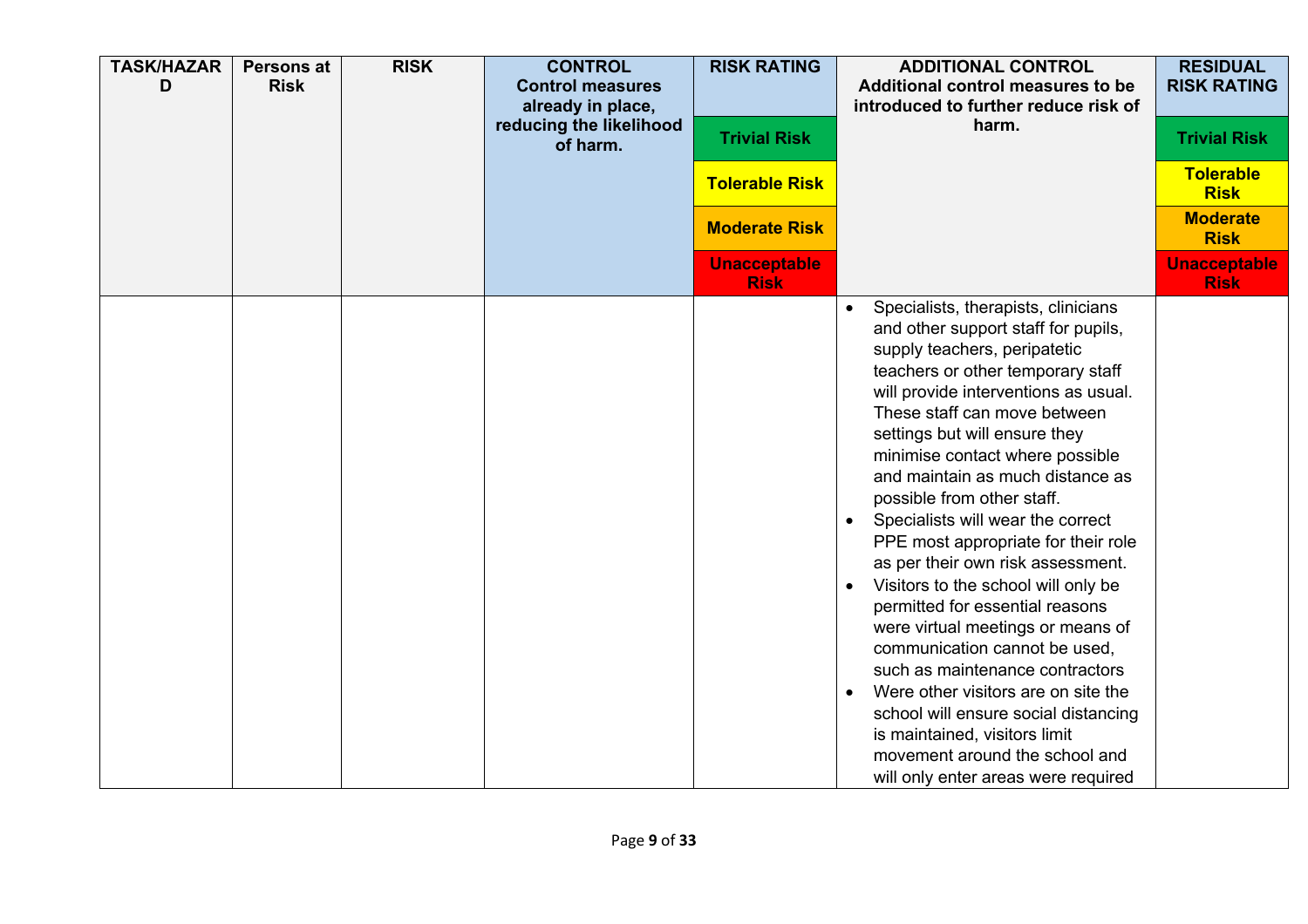| <b>TASK/HAZAR</b><br>D | <b>Persons at</b><br><b>Risk</b> | <b>RISK</b>    | <b>CONTROL</b><br><b>Control measures</b><br>already in place,<br>reducing the likelihood<br>of harm. | <b>RISK RATING</b><br><b>Trivial Risk</b><br><b>Tolerable Risk</b><br><b>Moderate Risk</b><br><b>Unacceptable</b><br><b>Risk</b> | <b>ADDITIONAL CONTROL</b><br>Additional control measures to be<br>introduced to further reduce risk of<br>harm.                                                                                                                                                                                                                                                                                                                                                                                                                                                                                                                                                                                                                                                  | <b>RESIDUAL</b><br><b>RISK RATING</b><br><b>Trivial Risk</b><br><b>Tolerable</b><br><b>Risk</b><br><b>Moderate</b><br><b>Risk</b><br><b>Unacceptable</b><br><b>Risk</b> |
|------------------------|----------------------------------|----------------|-------------------------------------------------------------------------------------------------------|----------------------------------------------------------------------------------------------------------------------------------|------------------------------------------------------------------------------------------------------------------------------------------------------------------------------------------------------------------------------------------------------------------------------------------------------------------------------------------------------------------------------------------------------------------------------------------------------------------------------------------------------------------------------------------------------------------------------------------------------------------------------------------------------------------------------------------------------------------------------------------------------------------|-------------------------------------------------------------------------------------------------------------------------------------------------------------------------|
|                        |                                  |                |                                                                                                       |                                                                                                                                  | Visits will take place outside of<br>$\bullet$<br>school hours where possible if not<br>possible they will be timed to<br>ensure that the school is quieter<br>and interactions with staff and<br>pupils is limited<br>Schools will ensure that the school<br>control measures on physical<br>distancing and hygiene are<br>communicated to the visitors before<br>arrival<br>Where visitors or contractors or<br>from another employer, the school<br>will ensure close cooperation<br>between employers to ensure<br>safety standards are observed.<br>Visitors should be encouraged to<br>wear face coverings whilst on the<br>school premises<br>Arrangements for the delivery of<br>$\bullet$<br>play therapy across the federation<br>to remain unchanged. |                                                                                                                                                                         |
| Infection of           | <b>Staff</b>                     | Possibility of | All CEV children and                                                                                  | <b>Moderate risk</b>                                                                                                             | All Risk Assessment for CEV and<br>$\bullet$                                                                                                                                                                                                                                                                                                                                                                                                                                                                                                                                                                                                                                                                                                                     | <b>Tolerable risk</b>                                                                                                                                                   |
| clinically             | Pupils                           | infection of   | young people should                                                                                   |                                                                                                                                  | CV staff and will be updated.                                                                                                                                                                                                                                                                                                                                                                                                                                                                                                                                                                                                                                                                                                                                    |                                                                                                                                                                         |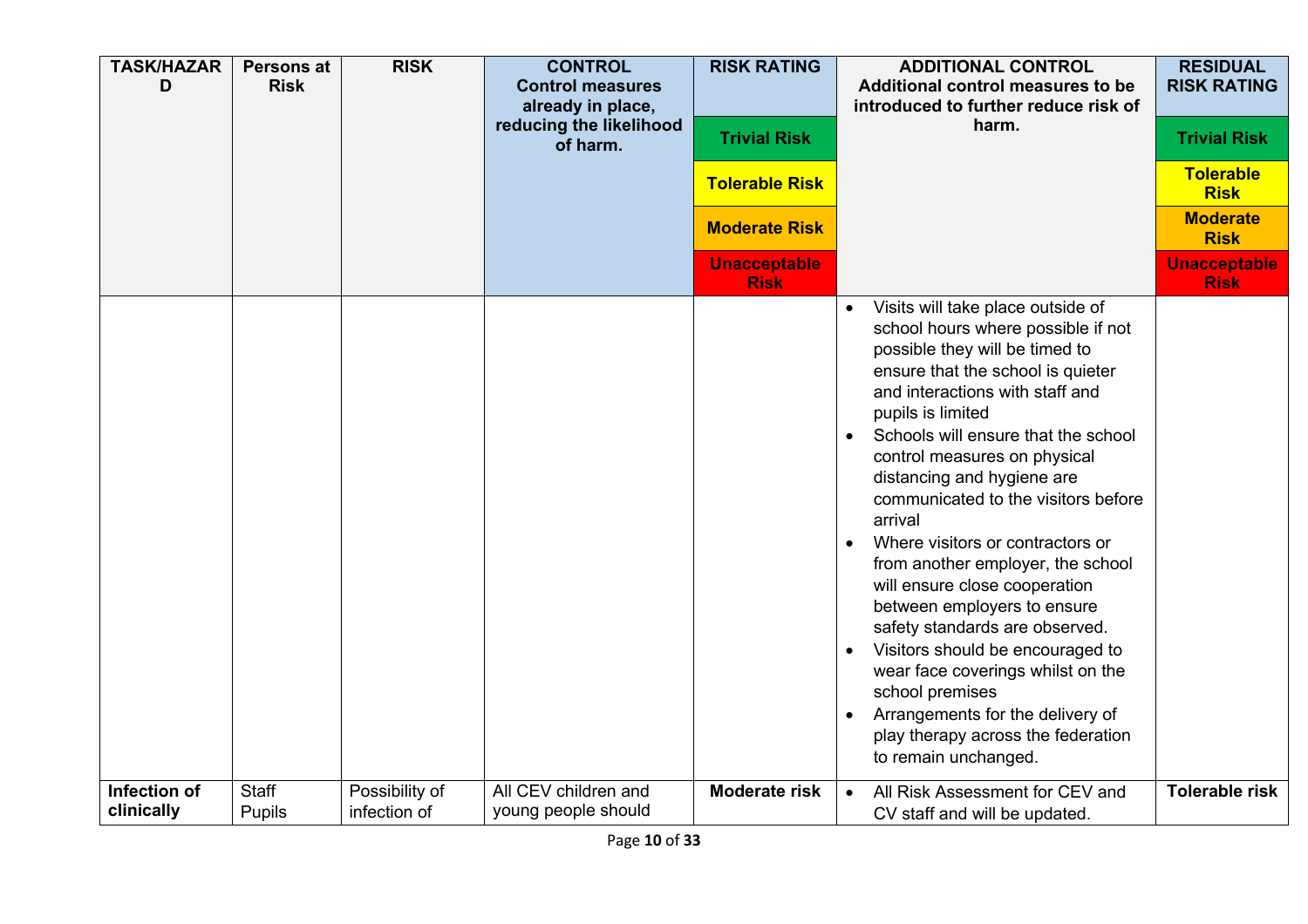| <b>TASK/HAZAR</b><br>D                                          | <b>Persons at</b><br><b>Risk</b> | <b>RISK</b>                                                                                                   | <b>CONTROL</b><br><b>Control measures</b><br>already in place,<br>reducing the likelihood<br>of harm.                                                                                                                                                                                     | <b>RISK RATING</b><br><b>Trivial Risk</b><br><b>Tolerable Risk</b><br><b>Moderate Risk</b><br><b>Unacceptable</b> | <b>ADDITIONAL CONTROL</b><br>Additional control measures to be<br>introduced to further reduce risk of<br>harm.                                                                                                                                                                                                                                                                                                                                  | <b>RESIDUAL</b><br><b>RISK RATING</b><br><b>Trivial Risk</b><br><b>Tolerable</b><br><b>Risk</b><br><b>Moderate</b><br><b>Risk</b><br><b>Unacceptable</b> |
|-----------------------------------------------------------------|----------------------------------|---------------------------------------------------------------------------------------------------------------|-------------------------------------------------------------------------------------------------------------------------------------------------------------------------------------------------------------------------------------------------------------------------------------------|-------------------------------------------------------------------------------------------------------------------|--------------------------------------------------------------------------------------------------------------------------------------------------------------------------------------------------------------------------------------------------------------------------------------------------------------------------------------------------------------------------------------------------------------------------------------------------|----------------------------------------------------------------------------------------------------------------------------------------------------------|
|                                                                 |                                  |                                                                                                               |                                                                                                                                                                                                                                                                                           | <b>Risk</b>                                                                                                       |                                                                                                                                                                                                                                                                                                                                                                                                                                                  | <b>Risk</b>                                                                                                                                              |
| extremely<br>vulnerable or<br>clinically<br>vulnerable<br>staff | Contractors<br><b>Visitors</b>   | Covid19 which<br>may lead to ill<br>health or death                                                           | attend the education<br>unless they are under<br>paediatric or other<br>specialist care and have<br>been advised by their GP<br>or clinician not to attend.<br>In this circumstance the<br>guidance on supporting<br>pupils at school with<br>medical conditions will<br>be followed here |                                                                                                                   | Risk Assessment meetings will be<br>$\bullet$<br>conducted staff living in the same<br>house hold as a CEV or CV adult or<br>child.<br>Risk management advice will be<br>$\bullet$<br>sort from clinicians for child living<br>with CEV or CV adult or child.                                                                                                                                                                                    |                                                                                                                                                          |
| <b>Pregnant staff</b>                                           | Staff<br>baby                    | Possibility of<br>infection of<br>Covid19 which<br>may lead to ill<br>health or death<br>to mother or<br>baby | Individual COVID risk<br>$\bullet$<br>assessment carried<br>out for pregnant staff<br>New and Expectant<br>mothers form<br>completed<br><b>Guidance from PHE</b><br>and RCOG will be<br>followed                                                                                          | <b>Moderate Risk</b>                                                                                              | School will ensure pregnant<br>$\bullet$<br>staff can socially distance in the<br>workplace<br>Workplace adjustments will be<br>put in place for staff at<br>increased risk from infection that<br>can't socially distance, such as<br>remote working, moving to<br>areas were social distancing<br>can be maintained, virtual<br>teaching<br>Pregnant individuals including<br>over 28 weeks of pregnancy or<br>pregnant individuals with other | <b>Tolerable</b><br><b>Risk</b>                                                                                                                          |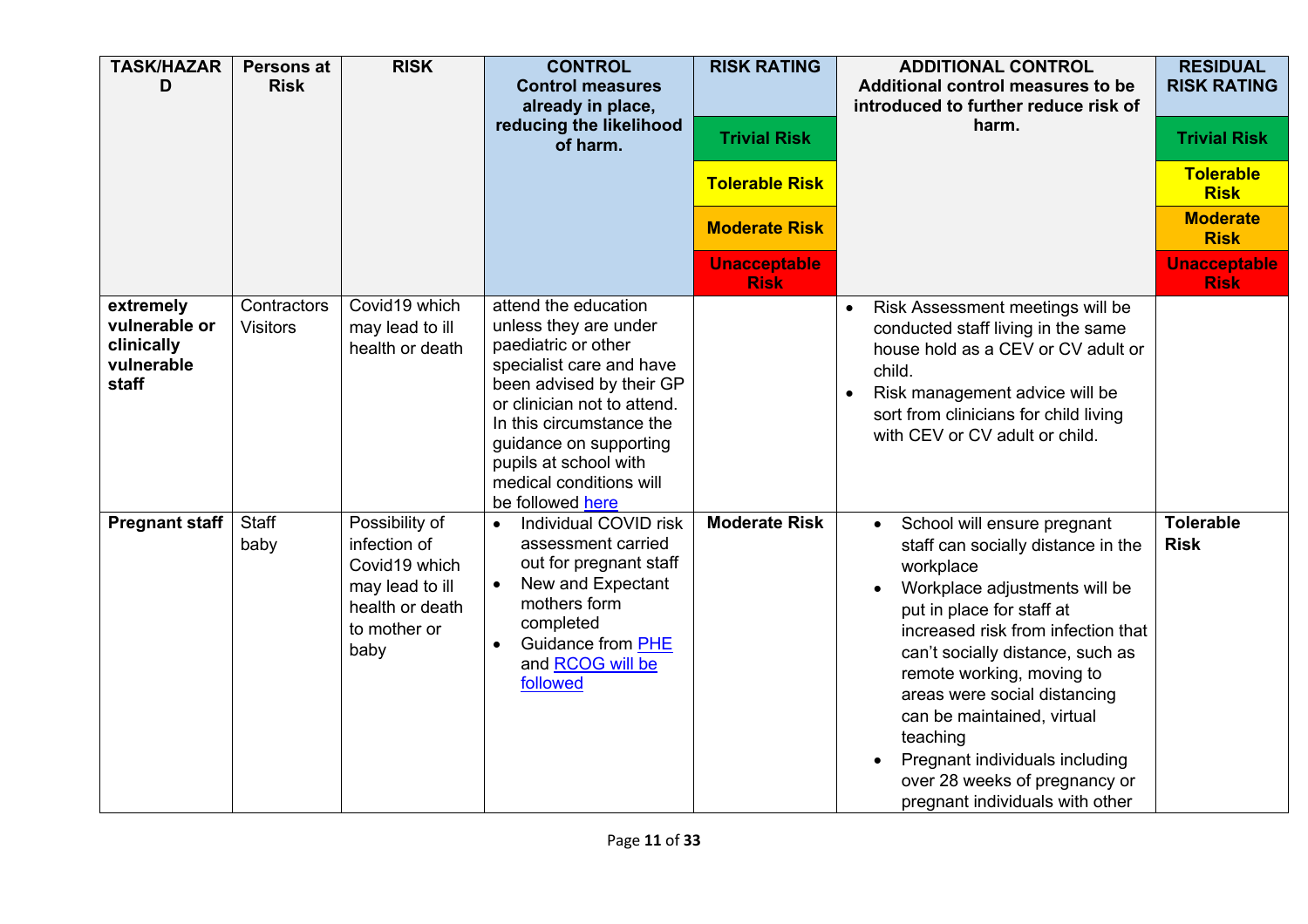| <b>TASK/HAZAR</b><br>D                                                         | <b>Persons at</b><br><b>Risk</b>                         | <b>RISK</b>                                                                           | <b>CONTROL</b><br><b>Control measures</b><br>already in place,<br>reducing the likelihood<br>of harm.                                                                                  | <b>RISK RATING</b><br><b>Trivial Risk</b><br><b>Tolerable Risk</b><br><b>Moderate Risk</b><br><b>Unacceptable</b><br><b>Risk</b> | <b>ADDITIONAL CONTROL</b><br>Additional control measures to be<br>introduced to further reduce risk of<br>harm.                                                                                                                                                                                                                                                                                                                                                                       | <b>RESIDUAL</b><br><b>RISK RATING</b><br><b>Trivial Risk</b><br><b>Tolerable</b><br><b>Risk</b><br><b>Moderate</b><br><b>Risk</b><br><b>Unacceptable</b><br><b>Risk</b> |
|--------------------------------------------------------------------------------|----------------------------------------------------------|---------------------------------------------------------------------------------------|----------------------------------------------------------------------------------------------------------------------------------------------------------------------------------------|----------------------------------------------------------------------------------------------------------------------------------|---------------------------------------------------------------------------------------------------------------------------------------------------------------------------------------------------------------------------------------------------------------------------------------------------------------------------------------------------------------------------------------------------------------------------------------------------------------------------------------|-------------------------------------------------------------------------------------------------------------------------------------------------------------------------|
|                                                                                |                                                          |                                                                                       |                                                                                                                                                                                        |                                                                                                                                  | underlying health conditions will<br>only work in areas where<br>stringent social distancing can<br>be maintained and the risk of<br>infection has been removed or<br>managed<br>If safe alternatives cannot be<br>found the individual will be<br>offered suitable alternative work<br>or working arrangements<br>(including working from home)<br>Where all options have been<br>exhausted and no alternative<br>identified the individual will be<br>put on authorised paid leave. |                                                                                                                                                                         |
| Lack of key<br>measures<br>leading to a<br>potential<br>spread of<br>infection | <b>Staff</b><br>Pupils<br>Contractors<br><b>Visitors</b> | Possibility of<br>infection of<br>Covid19 which<br>may lead to ill<br>health or death | Hygiene measures<br>$\bullet$<br>will be maintained<br>and encouraged<br>including:<br>Frequent and<br>$\circ$<br>thorough<br>hand cleaning<br>using soap<br>and water or<br>sanitiser | <b>Moderate Risk</b>                                                                                                             | There will be regular opportunities<br>$\bullet$<br>for handwashing and hand<br>sanitising.<br>Children will be asked to only bring<br>essential items to school.<br>Children will keep their own<br>equipment on their desk and in their<br>tray.                                                                                                                                                                                                                                    | <b>Tolerable</b><br><b>Risk</b>                                                                                                                                         |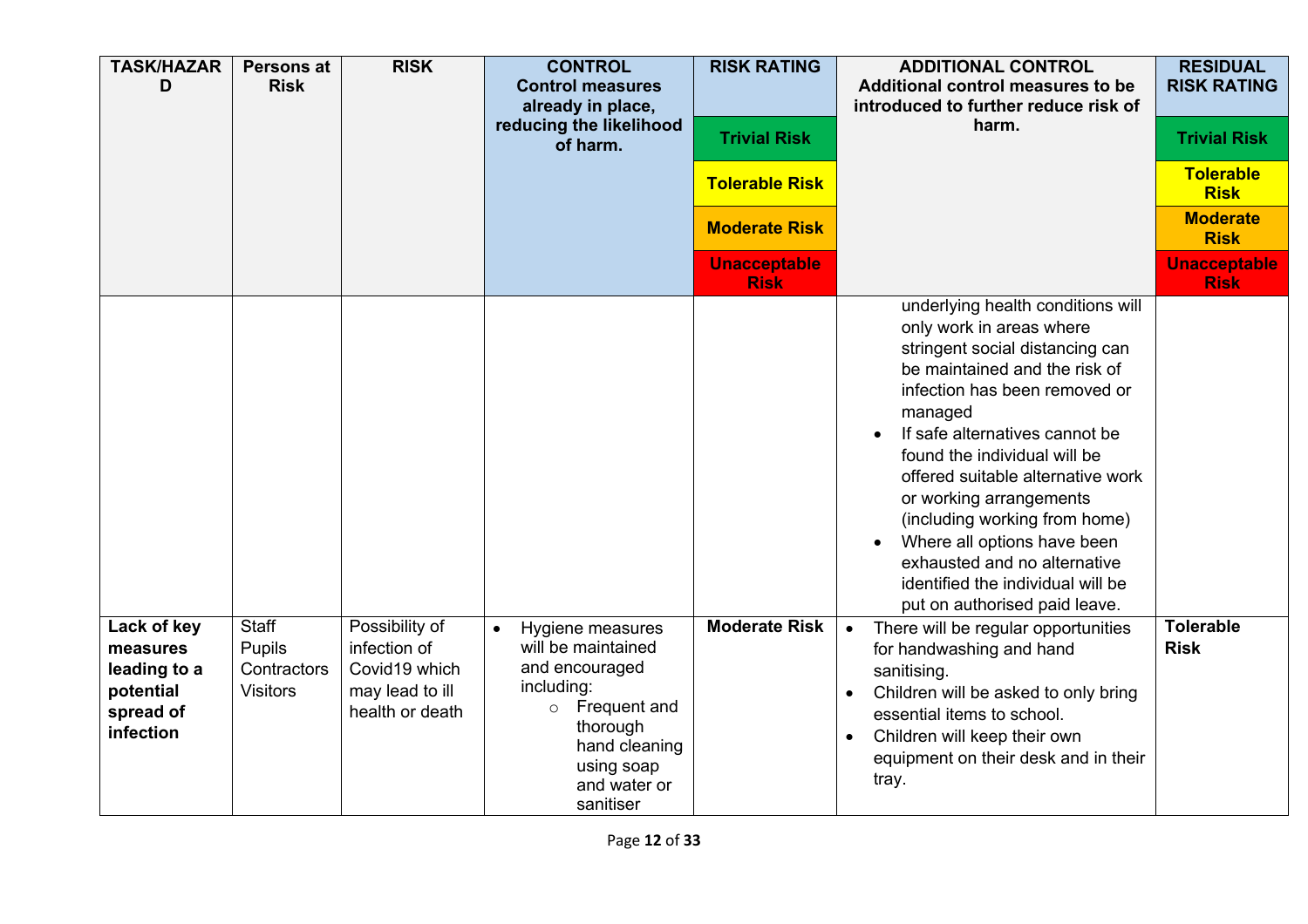| <b>TASK/HAZAR</b><br>D                                   | Persons at<br><b>Risk</b>                         | <b>RISK</b>                        | <b>CONTROL</b><br><b>Control measures</b><br>already in place,<br>reducing the likelihood<br>of harm.                                                                                                                                                                                                                   | <b>RISK RATING</b><br><b>Trivial Risk</b><br><b>Tolerable Risk</b><br><b>Moderate Risk</b><br><b>Unacceptable</b> | <b>ADDITIONAL CONTROL</b><br>Additional control measures to be<br>introduced to further reduce risk of<br>harm.                                                                                                                                                                                                                                                                                                                                                                                                                                                                                                                                                                                    | <b>RESIDUAL</b><br><b>RISK RATING</b><br><b>Trivial Risk</b><br><b>Tolerable</b><br><b>Risk</b><br><b>Moderate</b><br><b>Risk</b><br><b>Unacceptable</b> |
|----------------------------------------------------------|---------------------------------------------------|------------------------------------|-------------------------------------------------------------------------------------------------------------------------------------------------------------------------------------------------------------------------------------------------------------------------------------------------------------------------|-------------------------------------------------------------------------------------------------------------------|----------------------------------------------------------------------------------------------------------------------------------------------------------------------------------------------------------------------------------------------------------------------------------------------------------------------------------------------------------------------------------------------------------------------------------------------------------------------------------------------------------------------------------------------------------------------------------------------------------------------------------------------------------------------------------------------------|----------------------------------------------------------------------------------------------------------------------------------------------------------|
|                                                          |                                                   |                                    | Respiratory hygiene<br>measures will be<br>maintained and<br>encouraged<br>including:<br>$\circ$ 'catch it, bin it,<br>kill it'<br>Using PPE were<br>required as part of<br>risk assessment<br>All staff and pupils<br>advised not to come<br>into school if they<br>have symptoms of<br>Coronavirus or feel<br>unwell. | <b>Risk</b>                                                                                                       | Hand sanitiser, anti bacterial wipes,<br>cleaning spray and blue roll will be<br>stored in a lockable cupboard in the<br>classroom. (as per previous RA)<br>Visitors/contractors will be asked to<br>hand sanitise on entry and<br>encouraged to wear a face covering<br>when moving around the building.<br>Signing in equipment will be<br>sanitised after use.<br>When using shared equipment such<br>as photocopies staff will be required<br>to 'wipe in and wipe out' as per<br>previous RA.<br>Cash payments will be kept to a<br>minimum. When handling money<br>staff will wear disposable gloves.<br>PHE ebug resources will be used<br>Information about the Coronavirus (e-<br>bug.eu) | <b>Risk</b>                                                                                                                                              |
| <b>Someone</b><br>develops<br>symptoms of<br>coronavirus | Staff<br>Pupils<br>Contractors<br><b>Visitors</b> | Risk of infection<br>and spread of | All staff are provided with<br>LFD testing kits. Tests<br>are carried out twice per                                                                                                                                                                                                                                     | <b>Moderate Risk</b>                                                                                              | Hartlepool Borough Council<br>$\bullet$<br>outbreak guide for schools will be<br>followed by staff.                                                                                                                                                                                                                                                                                                                                                                                                                                                                                                                                                                                                | <b>Tolerable</b><br><b>Risk</b>                                                                                                                          |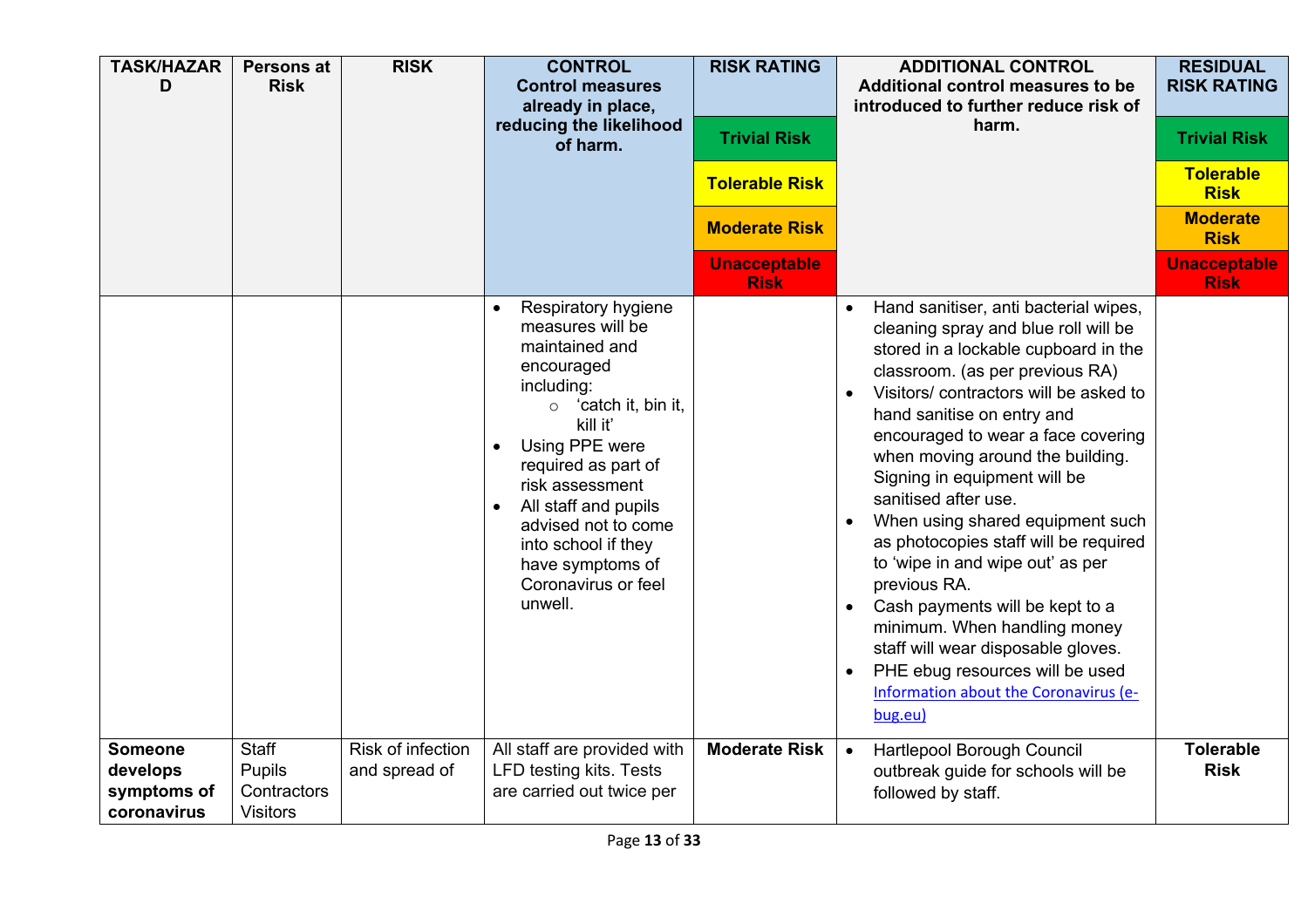| <b>TASK/HAZAR</b><br>D                                                                                                                                                  | <b>Persons at</b><br><b>Risk</b> | <b>RISK</b>               | <b>CONTROL</b><br><b>Control measures</b><br>already in place,<br>reducing the likelihood<br>of harm.                                                                                                                                                                                                                                                                                                                                                                                                                                                                                    | <b>RISK RATING</b><br><b>Trivial Risk</b><br><b>Tolerable Risk</b><br><b>Moderate Risk</b> | <b>ADDITIONAL CONTROL</b><br>Additional control measures to be<br>introduced to further reduce risk of<br>harm.                                                                                                                                                                                                                                                                                                                                                                                                                                                                                                                                                                                                                                                                                                                                                                                                                                               | <b>RESIDUAL</b><br><b>RISK RATING</b><br><b>Trivial Risk</b><br><b>Tolerable</b><br><b>Risk</b><br><b>Moderate</b><br><b>Risk</b> |
|-------------------------------------------------------------------------------------------------------------------------------------------------------------------------|----------------------------------|---------------------------|------------------------------------------------------------------------------------------------------------------------------------------------------------------------------------------------------------------------------------------------------------------------------------------------------------------------------------------------------------------------------------------------------------------------------------------------------------------------------------------------------------------------------------------------------------------------------------------|--------------------------------------------------------------------------------------------|---------------------------------------------------------------------------------------------------------------------------------------------------------------------------------------------------------------------------------------------------------------------------------------------------------------------------------------------------------------------------------------------------------------------------------------------------------------------------------------------------------------------------------------------------------------------------------------------------------------------------------------------------------------------------------------------------------------------------------------------------------------------------------------------------------------------------------------------------------------------------------------------------------------------------------------------------------------|-----------------------------------------------------------------------------------------------------------------------------------|
|                                                                                                                                                                         |                                  |                           |                                                                                                                                                                                                                                                                                                                                                                                                                                                                                                                                                                                          | <b>Unacceptable</b><br><b>Risk</b>                                                         |                                                                                                                                                                                                                                                                                                                                                                                                                                                                                                                                                                                                                                                                                                                                                                                                                                                                                                                                                               | <b>Unacceptable</b><br><b>Risk</b>                                                                                                |
| $(COVID-19)$<br>whilst at work<br>or in the work<br>areas<br>Or develops<br>symptoms at<br>home<br>And goes to<br>or remains in<br>school<br>spreading the<br>infection |                                  | infection of<br>COVID-19. | week at home, every 3 to<br>4 days.<br>From September 2021,<br>general face to face<br>cross federation working<br>will recommence. Before<br>face to face meeting staff<br>will be requested to<br>undertake a LFD test.<br>These tests will be in<br>addition to the usual<br>testing pattern.<br><b>LFD tests are not for</b><br>symptomatic persons<br>and are used as a<br>control measure to<br>reduce the likelihood of<br>asymptomatic persons<br>attending a school or<br>educating setting.<br>If staff or student tests<br>positive via a LFD test or<br>develops coronavirus |                                                                                            | Staff will LFD test on a Monday and<br>$\bullet$<br>Thursday. Results to be reported to<br>school in addition to staff updating<br>the NHS site.<br>If a child displays symptoms they<br>$\bullet$<br>will be taken to the designated<br>covid room with their siblings.<br>Parents will be contacted and asked<br>take their children for a PCR test.<br>The children in the covid room will<br>have access to the disabled toilet.<br>Following collection all areas used<br>by the children will be deep<br>cleaned. Staff supervising children<br>prior to collection will wear full PPE.<br>Siblings and other members of the<br>household attending school should<br>also be sent home as above<br>Staff should wash their hands for at<br>$\bullet$<br>least 20 seconds after contact with<br>a person displaying symptoms.<br>Staff will be supplied with adequate<br>$\bullet$<br>PPE and provided with instructions<br>on the safe use and disposal |                                                                                                                                   |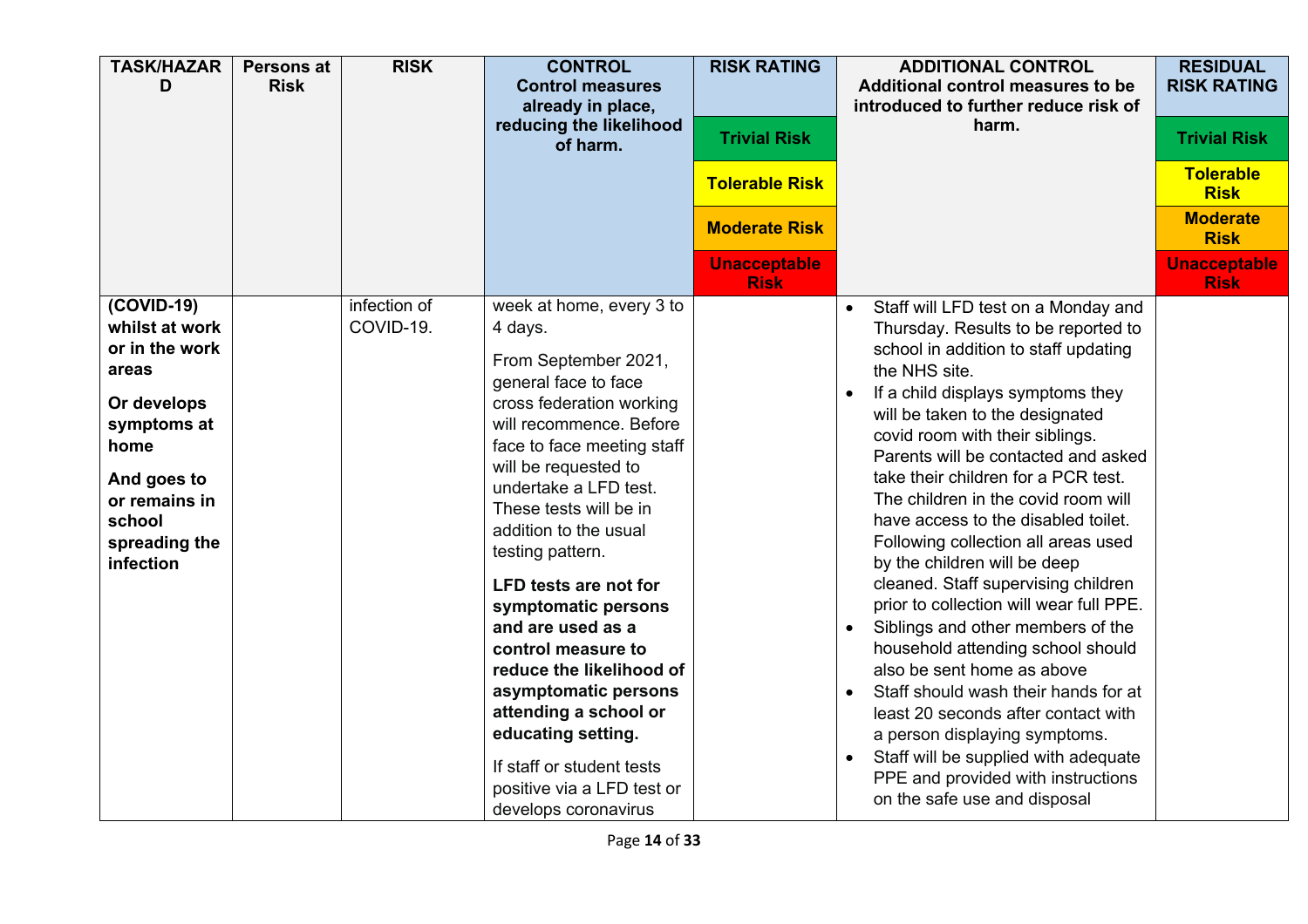| <b>TASK/HAZAR</b><br>D | Persons at<br><b>Risk</b> | <b>RISK</b> | <b>CONTROL</b><br><b>Control measures</b><br>already in place,<br>reducing the likelihood<br>of harm.                                                                                                                                                                                                                                                                                                                                                     | <b>RISK RATING</b><br><b>Trivial Risk</b><br><b>Tolerable Risk</b><br><b>Moderate Risk</b> | <b>ADDITIONAL CONTROL</b><br>Additional control measures to be<br>introduced to further reduce risk of<br>harm.                                                                                                                                                                                                                                                                                                                                                                                                                                                                                                                                                                                                                                                                                                              | <b>RESIDUAL</b><br><b>RISK RATING</b><br><b>Trivial Risk</b><br><b>Tolerable</b><br><b>Risk</b><br><b>Moderate</b><br><b>Risk</b> |
|------------------------|---------------------------|-------------|-----------------------------------------------------------------------------------------------------------------------------------------------------------------------------------------------------------------------------------------------------------------------------------------------------------------------------------------------------------------------------------------------------------------------------------------------------------|--------------------------------------------------------------------------------------------|------------------------------------------------------------------------------------------------------------------------------------------------------------------------------------------------------------------------------------------------------------------------------------------------------------------------------------------------------------------------------------------------------------------------------------------------------------------------------------------------------------------------------------------------------------------------------------------------------------------------------------------------------------------------------------------------------------------------------------------------------------------------------------------------------------------------------|-----------------------------------------------------------------------------------------------------------------------------------|
|                        |                           |             |                                                                                                                                                                                                                                                                                                                                                                                                                                                           | <b>Unacceptable</b><br><b>Risk</b>                                                         |                                                                                                                                                                                                                                                                                                                                                                                                                                                                                                                                                                                                                                                                                                                                                                                                                              | <b>Unacceptable</b><br><b>Risk</b>                                                                                                |
|                        |                           |             | symptoms, they should<br>tell the school and:<br>self-isolate<br>immediately<br>get a PCR test to<br>confirm the result<br>follow the stay at<br>home guidance<br>for households<br>with possible<br>coronavirus<br>infection<br>If anyone becomes<br>unwell with a new,<br>continuous cough or a<br>high temperature or<br>develops Anosmia (loss<br>of smell & taste) in an<br>education setting they<br>must be sent home and<br>advised to follow the |                                                                                            | (please see the PPE section of the<br>risk assessment).<br>In an emergency, call 999 if the<br>pupil is seriously ill or injured, if<br>COVID-19 is suspected, inform the<br>call handler.<br>If a member of staff has helped<br>someone with symptoms, they do<br>not need to go home unless they<br>develop symptoms or the person<br>tests positive.<br>Affected areas will be cleaned in<br>line with guidance. Disposable<br>cleaning materials should be used<br>and staff should gloves and aprons.<br>https://www.gov.uk/government/pub<br>lications/covid-19-decontamination-<br>in-non-healthcare-settings<br>Public areas that a symptomatic<br>person has passed through should<br>be cleaned as normal<br>Parents will be informed when a<br>person presents with symptoms via<br>either telephone or a letter. |                                                                                                                                   |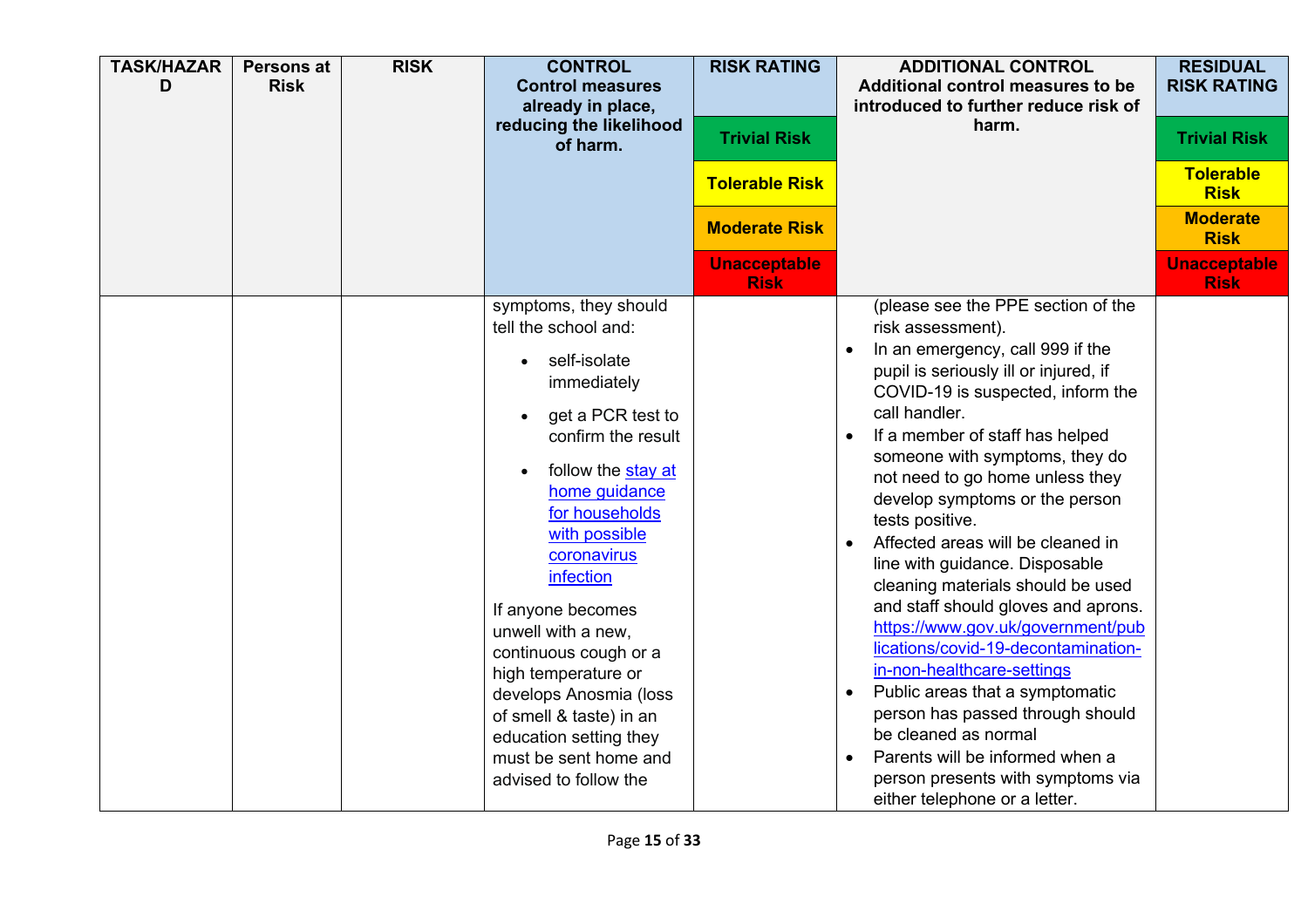| <b>TASK/HAZAR</b><br>D | <b>Persons at</b><br><b>Risk</b> | <b>RISK</b> | <b>CONTROL</b><br><b>Control measures</b><br>already in place,<br>reducing the likelihood<br>of harm.                                                                                                                                                                                                                                                                                                                                                                                                                                                                          | <b>RISK RATING</b><br><b>Trivial Risk</b><br><b>Tolerable Risk</b><br><b>Moderate Risk</b><br><b>Unacceptable</b><br><b>Risk</b> | <b>ADDITIONAL CONTROL</b><br>Additional control measures to be<br>introduced to further reduce risk of<br>harm.                                                                                                                                                                                                                                                                                                                                                                                                                                                                                                                                                                                                                                                                                                            | <b>RESIDUAL</b><br><b>RISK RATING</b><br><b>Trivial Risk</b><br><b>Tolerable</b><br><b>Risk</b><br><b>Moderate</b><br><b>Risk</b><br><b>Unacceptable</b><br><b>Risk</b> |
|------------------------|----------------------------------|-------------|--------------------------------------------------------------------------------------------------------------------------------------------------------------------------------------------------------------------------------------------------------------------------------------------------------------------------------------------------------------------------------------------------------------------------------------------------------------------------------------------------------------------------------------------------------------------------------|----------------------------------------------------------------------------------------------------------------------------------|----------------------------------------------------------------------------------------------------------------------------------------------------------------------------------------------------------------------------------------------------------------------------------------------------------------------------------------------------------------------------------------------------------------------------------------------------------------------------------------------------------------------------------------------------------------------------------------------------------------------------------------------------------------------------------------------------------------------------------------------------------------------------------------------------------------------------|-------------------------------------------------------------------------------------------------------------------------------------------------------------------------|
|                        |                                  |             | governments - staying at<br>home guidance<br>Children or staff with<br>symptoms, will be<br>sent home and<br>advised to get a PCR<br>test, self-isolate for<br>10 days and follow all<br>advice from test and<br>trace<br>Staff and pupils will<br>be advised to order a<br>test immediately at<br>https://www.nhs.uk/c<br>onditions/coronavirus<br>-covid-19/ or call 119<br>Results: if the test is<br>positive, staff and<br>pupils must complete<br>the remainder of the<br>self-isolation period<br>If the test is negative<br>then the staff and<br>pupils can return to |                                                                                                                                  | All site users will be advised not to<br>$\bullet$<br>attend the school if they are<br>displaying symptoms of coronavirus<br>Those who have been in contact<br>with a person with symptoms or<br>confirmed positive case but is not<br>displaying symptoms themselves<br>does not have to self-isolate;<br>however they must be advised to:<br>$\circ$ Avoid individuals who are at<br>high risk, from pre-existing<br>medical conditions<br>Must take extra care in<br>$\Omega$<br>social distancing and<br>hygiene measures<br>Adhere to any advice issued<br>$\circ$<br>from the NHS test and trace<br>team<br>Where a child has developed<br>symptoms at school and has been<br>attended to by a member of staff<br>are advised to wash their clothes, in<br>a hot wash and tumble dried or<br>ironed with a hot iron. |                                                                                                                                                                         |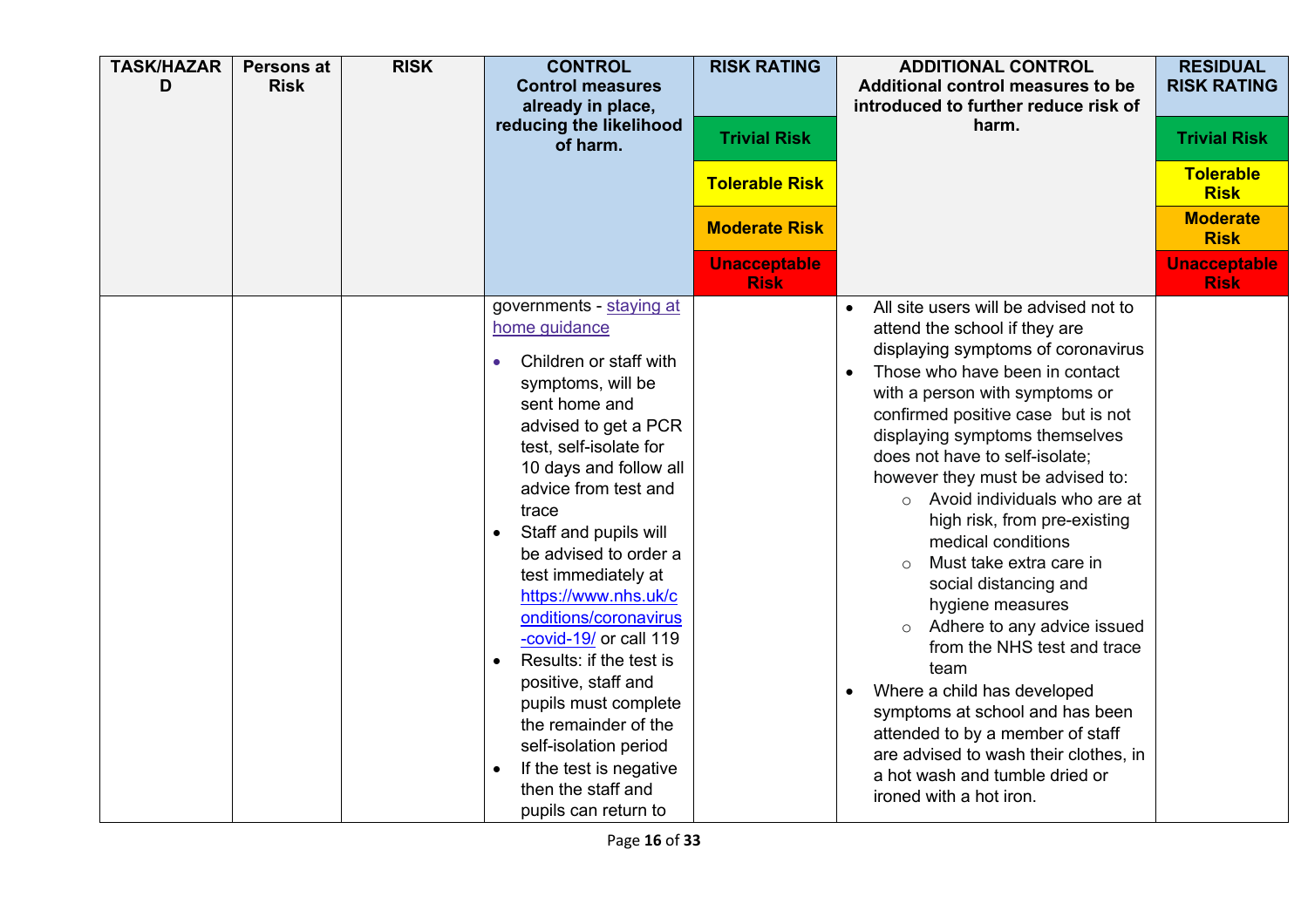| <b>TASK/HAZAR</b><br>D | <b>Persons at</b><br><b>Risk</b> | <b>RISK</b> | <b>CONTROL</b><br><b>Control measures</b><br>already in place,<br>reducing the likelihood<br>of harm.                                                                                                                                                                                                                                                                                                                                                                                                                                                      | <b>RISK RATING</b><br><b>Trivial Risk</b><br><b>Tolerable Risk</b><br><b>Moderate Risk</b><br><b>Unacceptable</b> | <b>ADDITIONAL CONTROL</b><br>Additional control measures to be<br>introduced to further reduce risk of<br>harm. | <b>RESIDUAL</b><br><b>RISK RATING</b><br><b>Trivial Risk</b><br>Tolerable<br><b>Risk</b><br><b>Moderate</b><br><b>Risk</b><br><b>Unacceptable</b> |
|------------------------|----------------------------------|-------------|------------------------------------------------------------------------------------------------------------------------------------------------------------------------------------------------------------------------------------------------------------------------------------------------------------------------------------------------------------------------------------------------------------------------------------------------------------------------------------------------------------------------------------------------------------|-------------------------------------------------------------------------------------------------------------------|-----------------------------------------------------------------------------------------------------------------|---------------------------------------------------------------------------------------------------------------------------------------------------|
|                        |                                  |             | school after 10 days<br>after symptoms have<br>started and or when<br>symptoms resolve<br>and the temperature<br>returns to normal for<br>2 days<br>If the person tests<br>positive for<br>coronavirus the NHS<br>test and trace will<br>contact the individual<br>The school should<br>$\bullet$<br>encourage staff and<br>parents/guardians to<br>heed any<br>notifications to self-<br>isolate and provide<br>support to these<br>individuals when in<br>isolation.<br>If a parent or carer<br>$\bullet$<br>insists on a pupil<br>attending school, the | <b>Risk</b>                                                                                                       |                                                                                                                 | <b>Risk</b>                                                                                                                                       |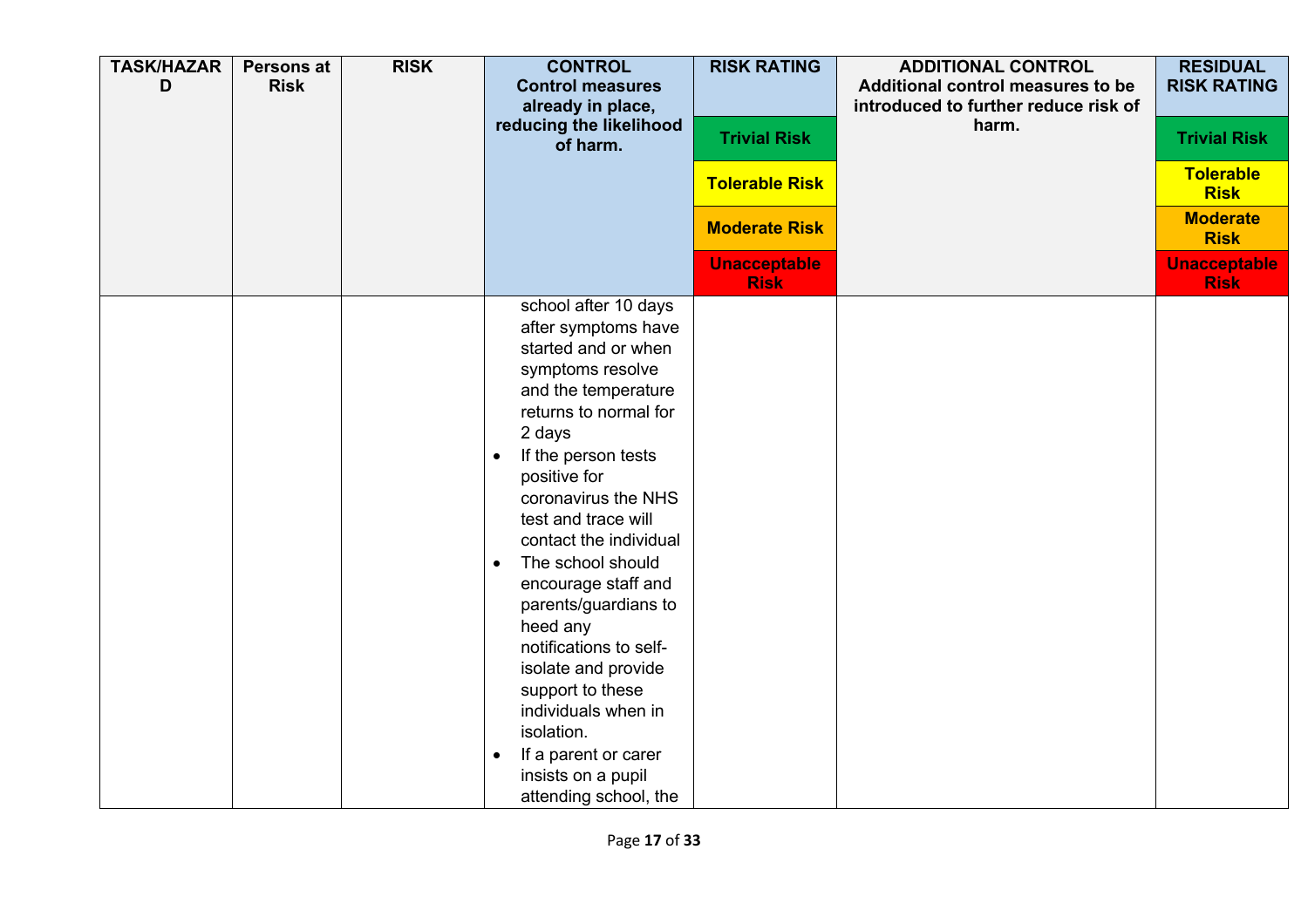| <b>TASK/HAZAR</b><br>D                             | <b>Persons at</b><br><b>Risk</b>                  | <b>RISK</b>                                                                                                                                                | <b>CONTROL</b><br><b>Control measures</b><br>already in place,<br>reducing the likelihood<br>of harm.                                                                                                                                                                    | <b>RISK RATING</b><br><b>Trivial Risk</b><br><b>Tolerable Risk</b><br><b>Moderate Risk</b><br><b>Unacceptable</b><br><b>Risk</b> | <b>ADDITIONAL CONTROL</b><br>Additional control measures to be<br>introduced to further reduce risk of<br>harm.                                                                                                                                                                                                                                                      | <b>RESIDUAL</b><br><b>RISK RATING</b><br><b>Trivial Risk</b><br><b>Tolerable</b><br><b>Risk</b><br><b>Moderate</b><br><b>Risk</b><br><b>Unacceptable</b><br><b>Risk</b> |
|----------------------------------------------------|---------------------------------------------------|------------------------------------------------------------------------------------------------------------------------------------------------------------|--------------------------------------------------------------------------------------------------------------------------------------------------------------------------------------------------------------------------------------------------------------------------|----------------------------------------------------------------------------------------------------------------------------------|----------------------------------------------------------------------------------------------------------------------------------------------------------------------------------------------------------------------------------------------------------------------------------------------------------------------------------------------------------------------|-------------------------------------------------------------------------------------------------------------------------------------------------------------------------|
|                                                    |                                                   |                                                                                                                                                            | school head teacher<br>will make the<br>decision to refuse the<br>pupil, based on a<br>reasonable<br>judgement, to protect<br>other pupils and staff<br>from possible<br>infection with COVID-<br>19. In this<br>circumstance public<br>health advice will be<br>sought. |                                                                                                                                  |                                                                                                                                                                                                                                                                                                                                                                      |                                                                                                                                                                         |
| <b>Site user</b><br>tests positive<br>for COVID-19 | Staff<br>Pupils<br>Contractors<br><b>Visitors</b> | Possibility of<br>infection of<br>Covid19 which<br>may lead to ill<br>health or death.<br>School closure<br>and major<br>disruption in<br>school services. | If staff tests positive via a<br>LFD test or develops<br>coronavirus symptoms,<br>they should tell the<br>school and:<br>self-isolate<br>immediately<br>get a PCR test to<br>confirm the result                                                                          | <b>Moderate Risk</b>                                                                                                             | Hartlepool Borough Council has<br>$\bullet$<br>produced an outbreak guide for<br>schools - this document will be<br>used by the Strategic Team when<br>dealing with covid cases. The<br>information contained in this<br>document will be made available to<br>staff on the staff sheared drive.<br>Paper copies will be available in the<br>SLT Hub and HoS office. | <b>Tolerable</b><br><b>Risk</b>                                                                                                                                         |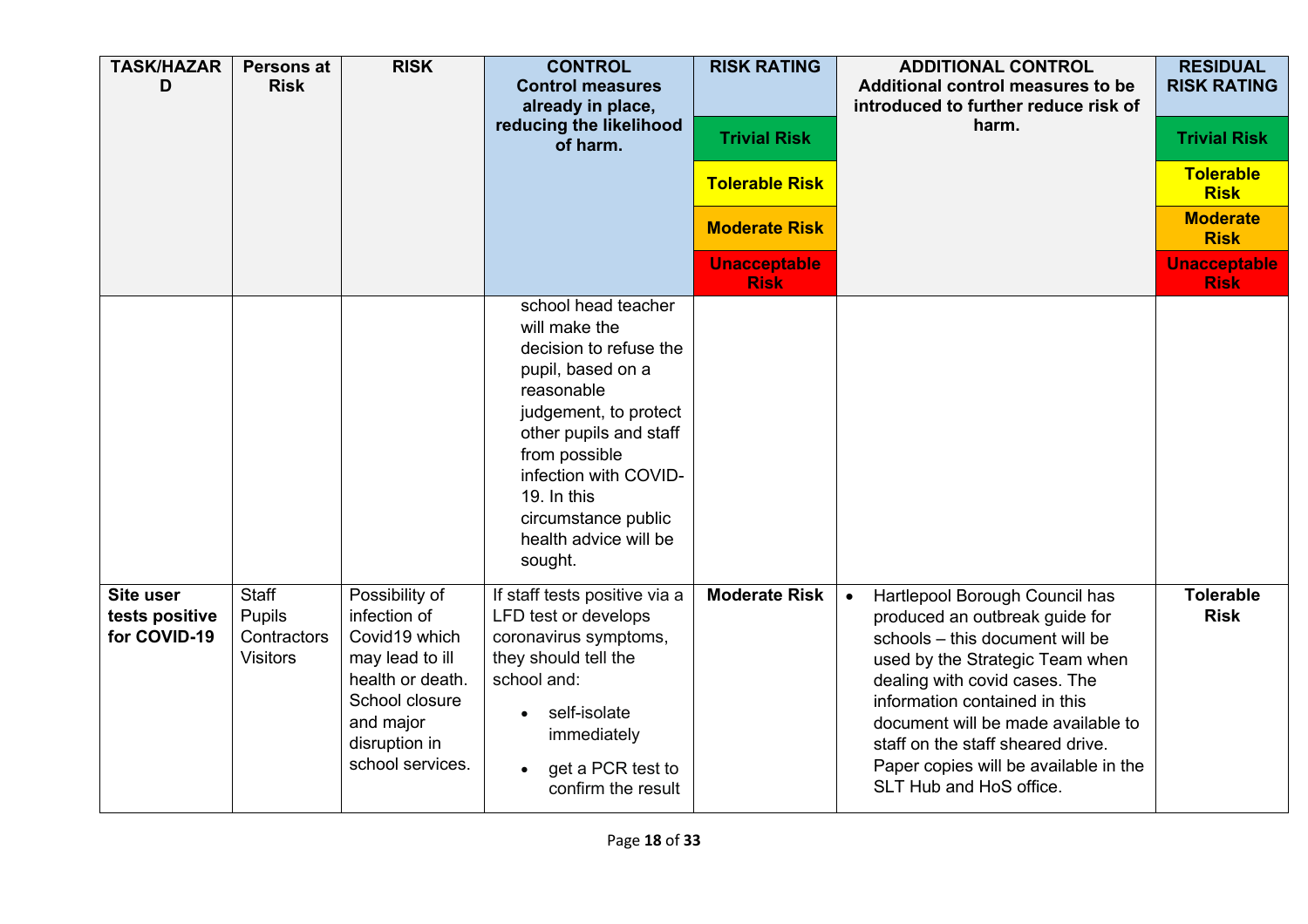| <b>TASK/HAZAR</b><br>D | <b>Persons at</b><br><b>Risk</b> | <b>RISK</b> | <b>CONTROL</b><br><b>Control measures</b><br>already in place,<br>reducing the likelihood        | <b>RISK RATING</b><br><b>Trivial Risk</b> | <b>ADDITIONAL CONTROL</b><br>Additional control measures to be<br>introduced to further reduce risk of<br>harm. | <b>RESIDUAL</b><br><b>RISK RATING</b><br><b>Trivial Risk</b> |
|------------------------|----------------------------------|-------------|--------------------------------------------------------------------------------------------------|-------------------------------------------|-----------------------------------------------------------------------------------------------------------------|--------------------------------------------------------------|
|                        |                                  |             | of harm.                                                                                         | <b>Tolerable Risk</b>                     |                                                                                                                 | <b>Tolerable</b><br><b>Risk</b>                              |
|                        |                                  |             |                                                                                                  | <b>Moderate Risk</b>                      |                                                                                                                 | <b>Moderate</b><br><b>Risk</b>                               |
|                        |                                  |             |                                                                                                  | <b>Unacceptable</b><br><b>Risk</b>        |                                                                                                                 | <b>Unacceptable</b><br><b>Risk</b>                           |
|                        |                                  |             | follow the stay at home<br>guidance for households<br>with possible coronavirus<br>infection     |                                           |                                                                                                                 |                                                              |
|                        |                                  |             | If a member of staff tests<br>positive via a PCR test,<br>they should tell the<br>school and:    |                                           |                                                                                                                 |                                                              |
|                        |                                  |             | self-isolate<br>$\bullet$<br>immediately                                                         |                                           |                                                                                                                 |                                                              |
|                        |                                  |             | get a PCR test to<br>$\bullet$<br>confirm the result                                             |                                           |                                                                                                                 |                                                              |
|                        |                                  |             | follow the stay at home<br>guidance for households<br>with possible coronavirus<br>infection     |                                           |                                                                                                                 |                                                              |
|                        |                                  |             | Where the person tests<br>positive they will be<br>contacted by the NHS for<br>additional advice |                                           |                                                                                                                 |                                                              |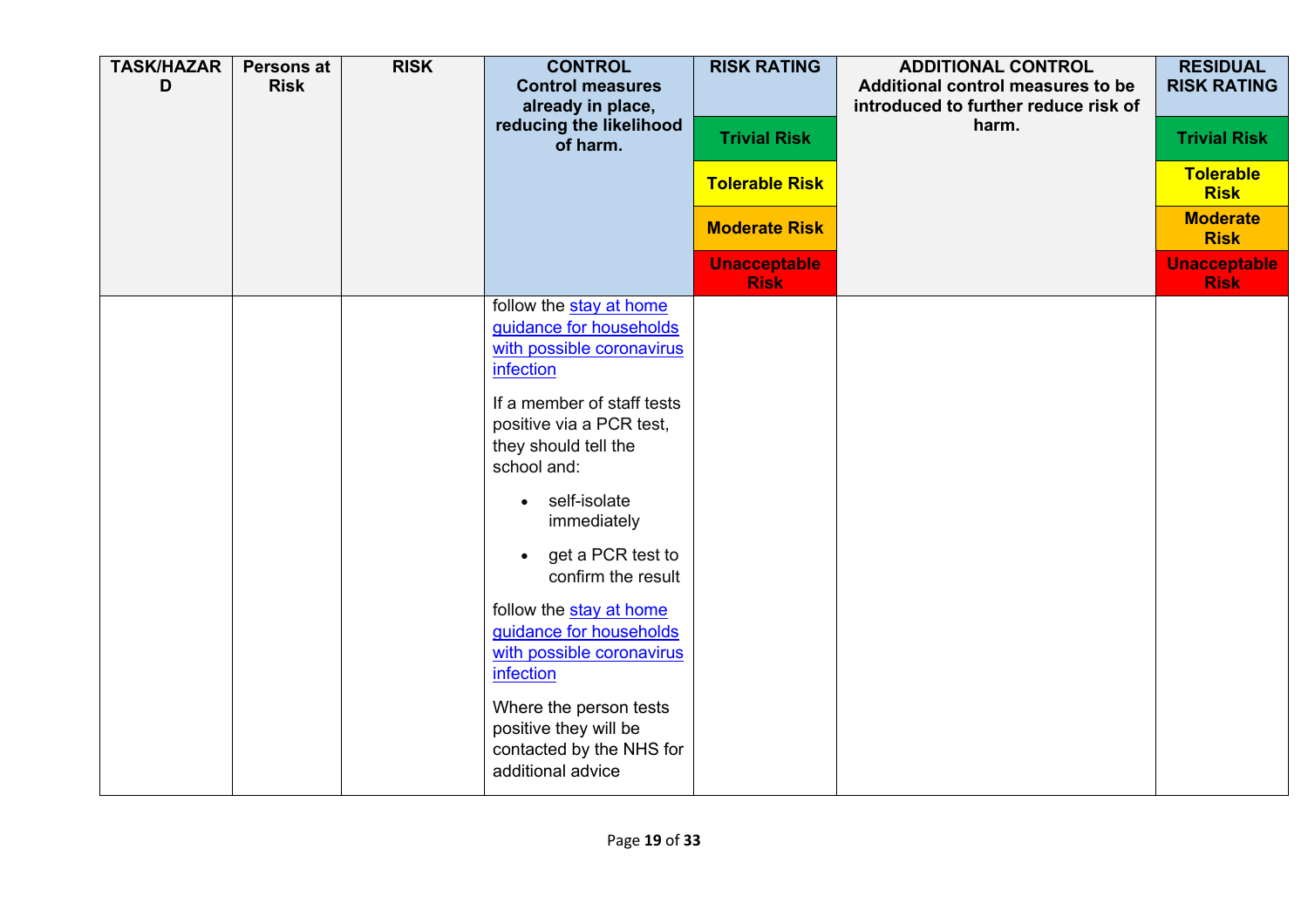| <b>TASK/HAZAR</b><br>D                                                                                               | Persons at<br><b>Risk</b>                         | <b>RISK</b>                                                                                                                                                | <b>CONTROL</b><br><b>Control measures</b><br>already in place,<br>reducing the likelihood<br>of harm.                                                                                                                                                                                                                                                                                                                                                                                                                                                                      | <b>RISK RATING</b><br><b>Trivial Risk</b><br><b>Tolerable Risk</b><br><b>Moderate Risk</b><br><b>Unacceptable</b><br><b>Risk</b> | <b>ADDITIONAL CONTROL</b><br>Additional control measures to be<br>introduced to further reduce risk of<br>harm.                                                                                                                                                                                                                                                                                                                                                                                                                                                                                                                                                                                                                                                               | <b>RESIDUAL</b><br><b>RISK RATING</b><br><b>Trivial Risk</b><br><b>Tolerable</b><br><b>Risk</b><br><b>Moderate</b><br><b>Risk</b><br><b>Unacceptable</b><br><b>Risk</b> |
|----------------------------------------------------------------------------------------------------------------------|---------------------------------------------------|------------------------------------------------------------------------------------------------------------------------------------------------------------|----------------------------------------------------------------------------------------------------------------------------------------------------------------------------------------------------------------------------------------------------------------------------------------------------------------------------------------------------------------------------------------------------------------------------------------------------------------------------------------------------------------------------------------------------------------------------|----------------------------------------------------------------------------------------------------------------------------------|-------------------------------------------------------------------------------------------------------------------------------------------------------------------------------------------------------------------------------------------------------------------------------------------------------------------------------------------------------------------------------------------------------------------------------------------------------------------------------------------------------------------------------------------------------------------------------------------------------------------------------------------------------------------------------------------------------------------------------------------------------------------------------|-------------------------------------------------------------------------------------------------------------------------------------------------------------------------|
| <b>Staff</b><br>identified as a<br>contact of<br>COVID-19 and<br>does not<br>isolate or<br>follow safety<br>measures | Staff<br>Pupils<br>Contractors<br><b>Visitors</b> | Possibility of<br>infection of<br>Covid19 which<br>may lead to ill<br>health or death.<br>School closure<br>and major<br>disruption in<br>school services. | Those identified as a<br>contact of someone with<br>COVID-19, including<br>those in the same<br>household are reminded<br>to self- isolate, unless<br>they are exempt and<br>instructed not to by test<br>and trace Exemptions<br>include:<br>Fully vaccinated with<br>MHRA approved<br>COVID-19 vaccine in<br>the UK and 14 days<br>have passed since<br>they received the<br>recommended doses<br>of the vaccine<br>They are below the<br>age of 18 years 6<br>months<br>They have taken part<br>in or are currently<br>part of an approved<br>COVID-19 vaccine<br>trial | <b>Moderate risk</b>                                                                                                             | If possible and appropriate<br>arrangements for staff to work<br>from home will be made<br>Staff will be requested to<br>undertake daily lateral flow tests<br>prior to entering the building<br>Staff will be advised to get<br>tested and immediately self-<br>isolate if develop symptoms<br>Staff will be advised to wear a<br>face covering when moving<br>around work areas<br>Staff will be requested to be3<br>mindful of the following personal<br>hygiene practices:<br>Promoting 'Catch it, bin<br>$\circ$<br>it, kill it' when coughing<br>or sneezing<br>Clean frequently touched<br>$\circ$<br>surfaces, such as<br>photocopiers with a<br>provided disinfectant or<br>alcohol wipe before and<br>after use<br>Not sharing equipment<br>or utensils with others |                                                                                                                                                                         |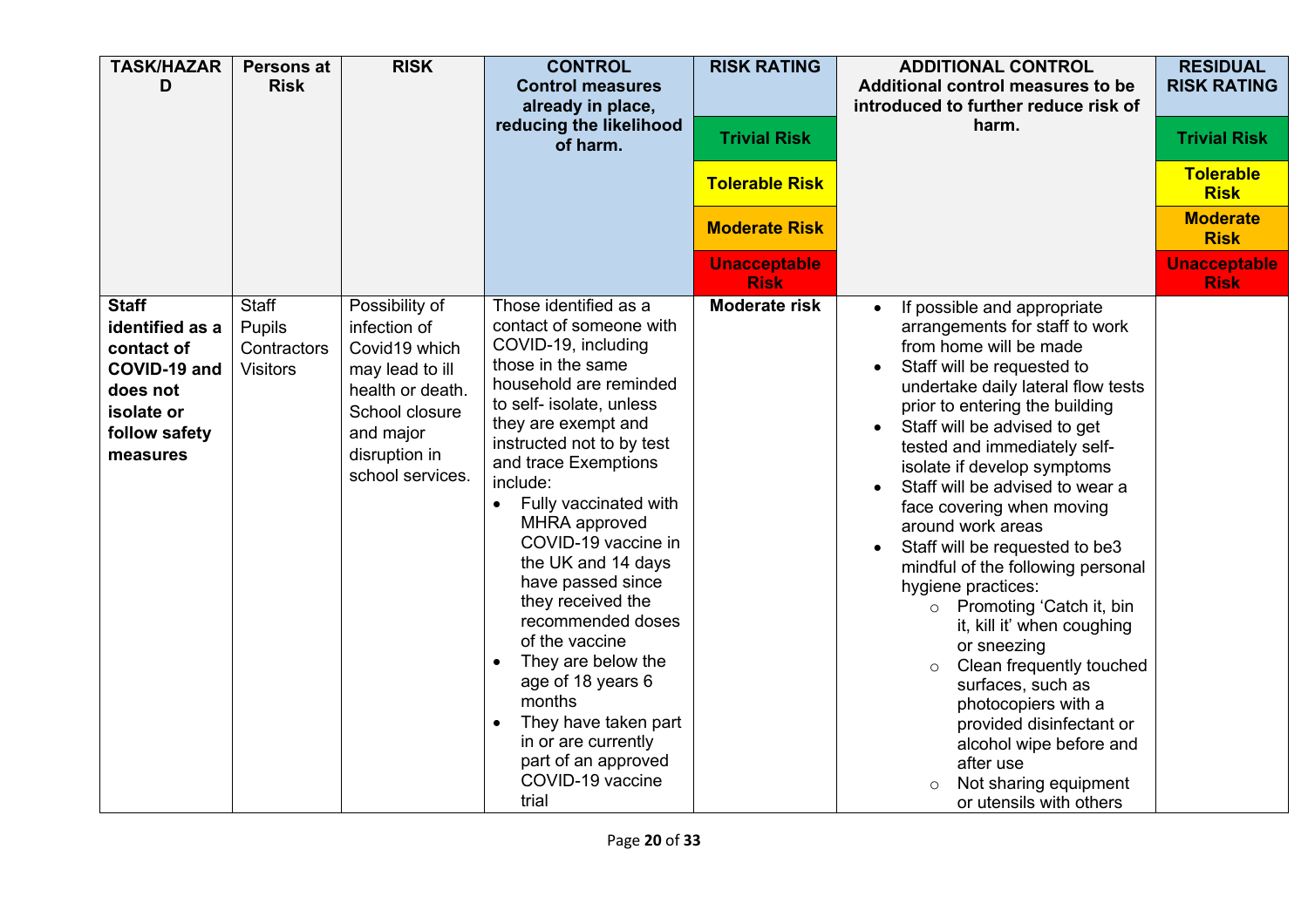| <b>TASK/HAZAR</b><br>D | <b>Persons at</b><br><b>Risk</b> | <b>RISK</b> | <b>CONTROL</b><br><b>Control measures</b><br>already in place,<br>reducing the likelihood<br>of harm.                                                                                                                                                                                                                                                                                                                                                                     | <b>RISK RATING</b><br><b>Trivial Risk</b><br><b>Tolerable Risk</b><br><b>Moderate Risk</b><br><b>Unacceptable</b><br><b>Risk</b> | <b>ADDITIONAL CONTROL</b><br>Additional control measures to be<br>introduced to further reduce risk of<br>harm. | <b>RESIDUAL</b><br><b>RISK RATING</b><br><b>Trivial Risk</b><br>Tolerable<br><b>Risk</b><br><b>Moderate</b><br><b>Risk</b><br><b>Unacceptable</b><br><b>Risk</b> |
|------------------------|----------------------------------|-------------|---------------------------------------------------------------------------------------------------------------------------------------------------------------------------------------------------------------------------------------------------------------------------------------------------------------------------------------------------------------------------------------------------------------------------------------------------------------------------|----------------------------------------------------------------------------------------------------------------------------------|-----------------------------------------------------------------------------------------------------------------|------------------------------------------------------------------------------------------------------------------------------------------------------------------|
|                        |                                  |             | They are not able to<br>$\bullet$<br>get vaccinated for<br>medical reasons<br>They do not have any<br>$\bullet$<br>Coronavirus<br>Symptoms and have<br>received a negative<br>PCR test result<br>Before coming into<br>school staff will be<br>reminded to:<br>Get a PCR test<br>Follow all advice from<br>test and trace<br>Contact the line<br>$\bullet$<br>manager to inform<br>that they are a<br>contact and discuss<br>how to keep<br>themselves and<br>others safe |                                                                                                                                  |                                                                                                                 |                                                                                                                                                                  |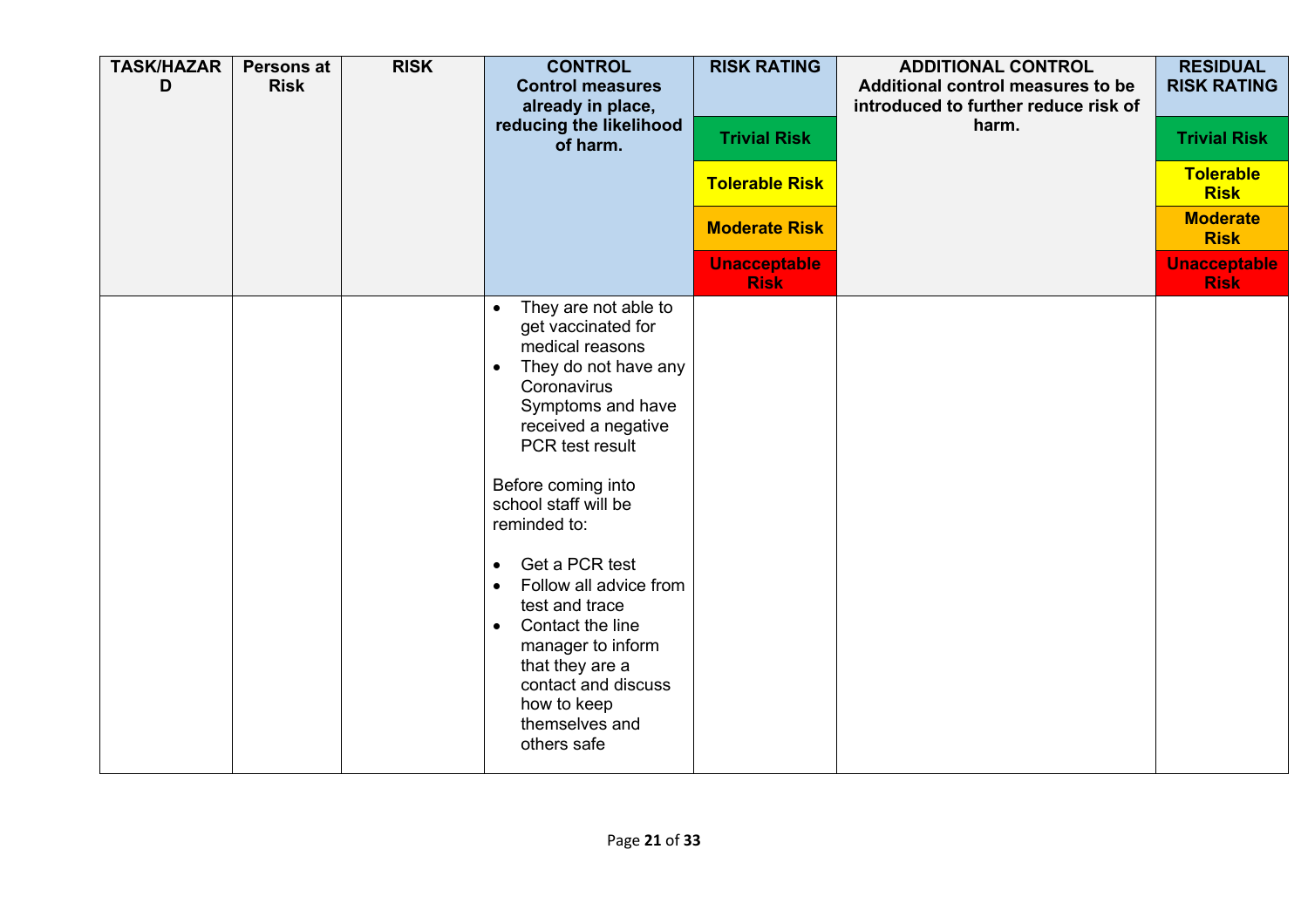| <b>TASK/HAZAR</b><br>D | <b>Persons at</b><br><b>Risk</b> | <b>RISK</b> | <b>CONTROL</b><br><b>Control measures</b><br>already in place,<br>reducing the likelihood<br>of harm.                                                                                                                                                                                                                                                                                                                                                                                    | <b>RISK RATING</b><br><b>Trivial Risk</b><br><b>Tolerable Risk</b><br><b>Moderate Risk</b><br><b>Unacceptable</b><br><b>Risk</b> | <b>ADDITIONAL CONTROL</b><br>Additional control measures to be<br>introduced to further reduce risk of<br>harm. | <b>RESIDUAL</b><br><b>RISK RATING</b><br><b>Trivial Risk</b><br><b>Tolerable</b><br><b>Risk</b><br><b>Moderate</b><br><b>Risk</b><br><b>Unacceptable</b><br><b>Risk</b> |
|------------------------|----------------------------------|-------------|------------------------------------------------------------------------------------------------------------------------------------------------------------------------------------------------------------------------------------------------------------------------------------------------------------------------------------------------------------------------------------------------------------------------------------------------------------------------------------------|----------------------------------------------------------------------------------------------------------------------------------|-----------------------------------------------------------------------------------------------------------------|-------------------------------------------------------------------------------------------------------------------------------------------------------------------------|
|                        |                                  |             | Staff should only come in<br>if identified as a contact if<br>they:<br>Have been<br>$\bullet$<br>advised by test<br>and trace that<br>they are not<br>required to isolate<br>Have had a<br>negative PCR<br>test<br>Do not have<br>symptoms and<br>feel well<br>Working from<br>$\bullet$<br>home is not<br>possible<br>On coming into school<br>those identified as a<br>contact should:<br>Take twice weekly<br>$\bullet$<br>lateral flow tests<br>Follow social<br>distancing measures |                                                                                                                                  |                                                                                                                 |                                                                                                                                                                         |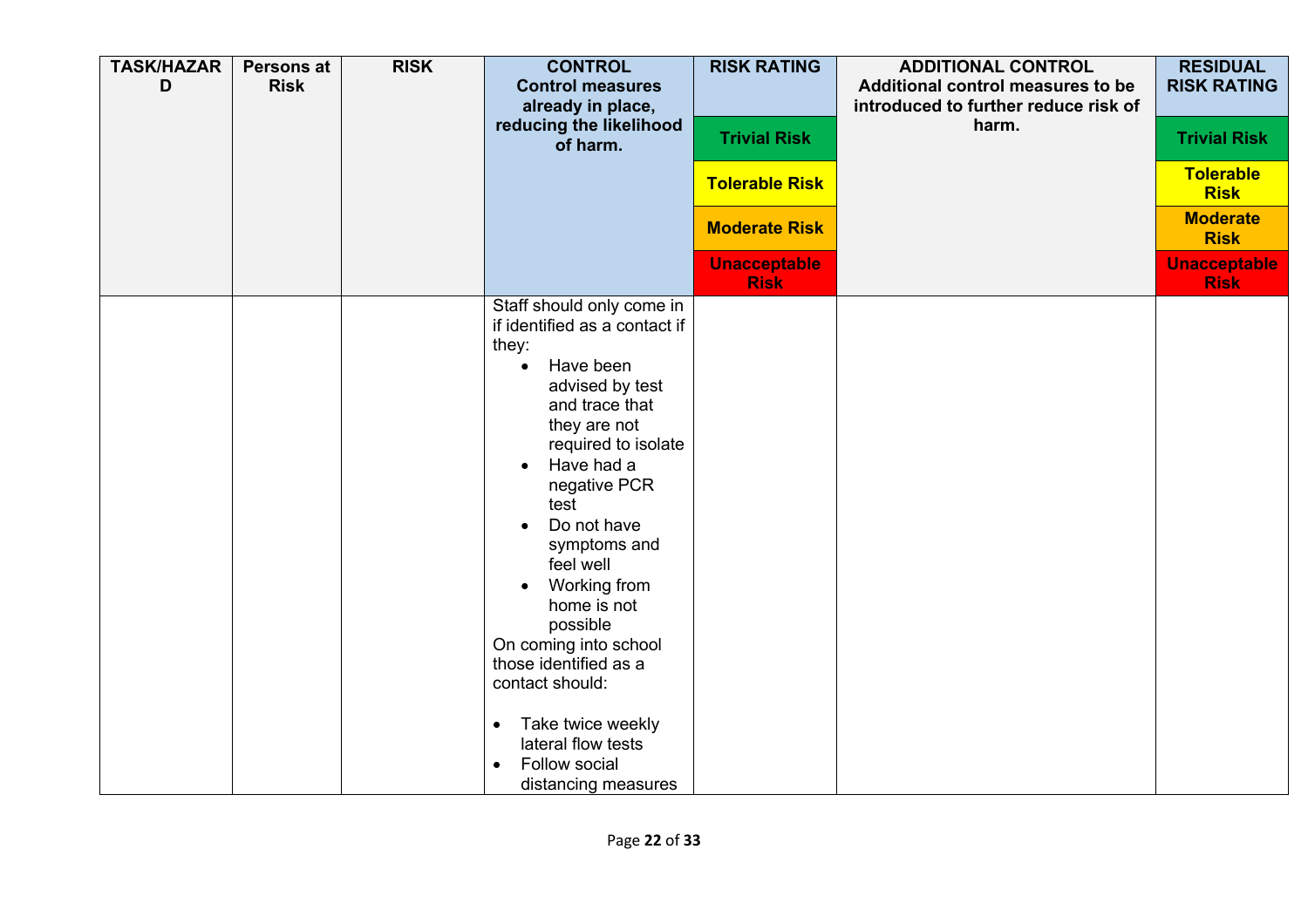| <b>TASK/HAZAR</b><br>D                      | Persons at<br><b>Risk</b>                                | <b>RISK</b>                               | <b>CONTROL</b><br><b>Control measures</b><br>already in place,<br>reducing the likelihood<br>of harm.                                                                                                                                                                                                                                                                        | <b>RISK RATING</b><br><b>Trivial Risk</b><br><b>Tolerable Risk</b><br><b>Moderate Risk</b><br><b>Unacceptable</b><br><b>Risk</b> | <b>ADDITIONAL CONTROL</b><br>Additional control measures to be<br>introduced to further reduce risk of<br>harm.                                                                                                                                    | <b>RESIDUAL</b><br><b>RISK RATING</b><br><b>Trivial Risk</b><br><b>Tolerable</b><br><b>Risk</b><br><b>Moderate</b><br><b>Risk</b><br><b>Unacceptable</b><br><b>Risk</b> |
|---------------------------------------------|----------------------------------------------------------|-------------------------------------------|------------------------------------------------------------------------------------------------------------------------------------------------------------------------------------------------------------------------------------------------------------------------------------------------------------------------------------------------------------------------------|----------------------------------------------------------------------------------------------------------------------------------|----------------------------------------------------------------------------------------------------------------------------------------------------------------------------------------------------------------------------------------------------|-------------------------------------------------------------------------------------------------------------------------------------------------------------------------|
|                                             |                                                          |                                           | Wear a face covering<br>whilst at work<br>especially in crowded<br>areas<br>Are not in direct<br>contact with<br>vulnerable persons<br>Follow strict personal<br>$\bullet$<br>hygiene measures<br>Immediately isolate if<br>develop symptoms<br>All staff and pupils are<br>advised to isolate if they<br>are symptomatic or have<br>a positive PCR or lateral<br>flow test. |                                                                                                                                  |                                                                                                                                                                                                                                                    |                                                                                                                                                                         |
| <b>Fire and</b><br>emergency<br>evacuations | Staff<br><b>Pupils</b><br>Contractors<br><b>Visitors</b> | Resulting in<br>burns. Injury or<br>death | Social distancing<br>$\bullet$<br>should only be re-<br>established when<br>safe to do so.<br>When it is safe and<br>the school can be re-<br>occupied,<br>Fire doors must not<br>be held open, if they                                                                                                                                                                      | <b>Tolerable Risk</b>                                                                                                            | Social distancing measures when<br>$\bullet$<br>evacuating the building, lining up<br>outside and returning to the building<br>will be maintained.<br>The alarm company should be<br>$\bullet$<br>instructed of any changes to<br>operating hours. | <b>Tolerable</b><br><b>Risk</b>                                                                                                                                         |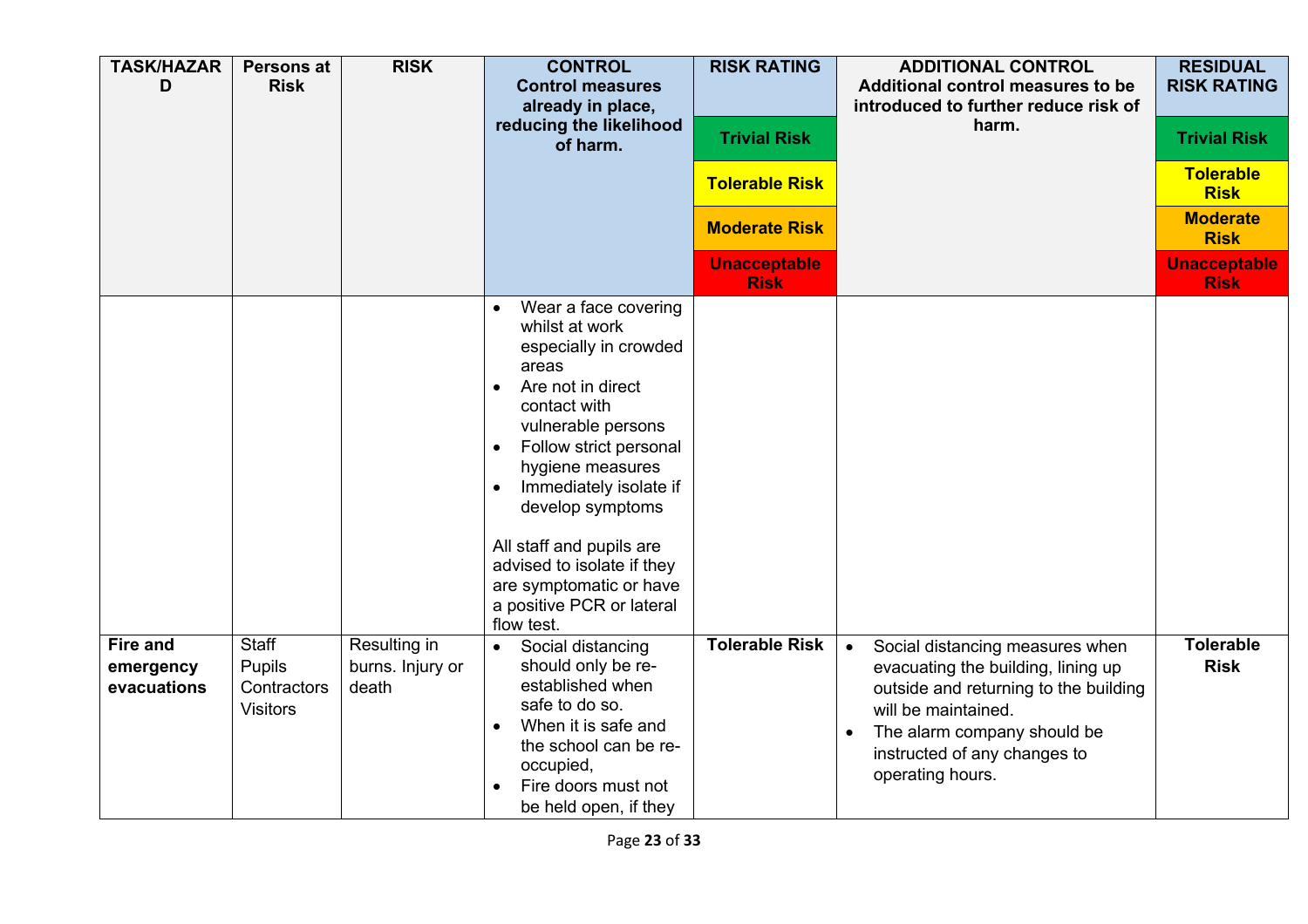| <b>TASK/HAZAR</b><br>D                        | <b>Persons at</b><br><b>Risk</b>                                | <b>RISK</b>                                                                           | <b>CONTROL</b><br><b>Control measures</b><br>already in place,<br>reducing the likelihood<br>of harm.                                                                                       | <b>RISK RATING</b><br><b>Trivial Risk</b><br><b>Tolerable Risk</b><br><b>Moderate Risk</b><br><b>Unacceptable</b><br><b>Risk</b> | <b>ADDITIONAL CONTROL</b><br>Additional control measures to be<br>introduced to further reduce risk of<br>harm.                                                                                                                                                                                                                       | <b>RESIDUAL</b><br><b>RISK RATING</b><br><b>Trivial Risk</b><br><b>Tolerable</b><br><b>Risk</b><br><b>Moderate</b><br><b>Risk</b><br><b>Unacceptable</b><br><b>Risk</b> |
|-----------------------------------------------|-----------------------------------------------------------------|---------------------------------------------------------------------------------------|---------------------------------------------------------------------------------------------------------------------------------------------------------------------------------------------|----------------------------------------------------------------------------------------------------------------------------------|---------------------------------------------------------------------------------------------------------------------------------------------------------------------------------------------------------------------------------------------------------------------------------------------------------------------------------------|-------------------------------------------------------------------------------------------------------------------------------------------------------------------------|
|                                               |                                                                 |                                                                                       | are to be held open a<br>hold open devices<br>that releases the<br>door on the alarm<br>sounding must be<br>used                                                                            |                                                                                                                                  |                                                                                                                                                                                                                                                                                                                                       |                                                                                                                                                                         |
| <b>First Aid</b>                              | <b>Staff</b><br><b>Pupils</b><br>Contractors<br><b>Visitors</b> | Possibility of<br>infection of<br>Covid19 which<br>may lead to ill<br>health or death | For close contact, face to<br>face first aid. First aiders<br>should wear a fluid<br>resistant face masks<br>where possible                                                                 | <b>Moderate Risk</b>                                                                                                             | The covid amendment to the<br>$\bullet$<br>school's first aid procedures<br>ensuring infection control and social<br>distancing will remain in place<br>during the autumn term 2021. Staff<br>will receive clear notification when<br>this amendment has been relaxed.<br>This policy is available from the<br>EHT or school website. | <b>Tolerable</b><br><b>Risk</b>                                                                                                                                         |
| Inadequate<br><b>Cleaning</b><br>arrangements | Staff<br>Pupils<br>Contractors<br><b>Visitors</b>               | Possibility of<br>infection of<br>Covid19 which<br>may lead to ill<br>health or death | Enhanced cleaning<br>$\bullet$<br>regime introduced<br>frequently touched<br>$\bullet$<br>surfaces cleaned with<br>disinfectant/ washing<br>detergents on regular<br>basis at least twice a | <b>Moderate Risk</b>                                                                                                             | Additional cleaning from HBC staff<br>$\bullet$<br>will be maintained throughout the<br>autumn term 2021.                                                                                                                                                                                                                             | <b>Moderate</b><br><b>Risk</b>                                                                                                                                          |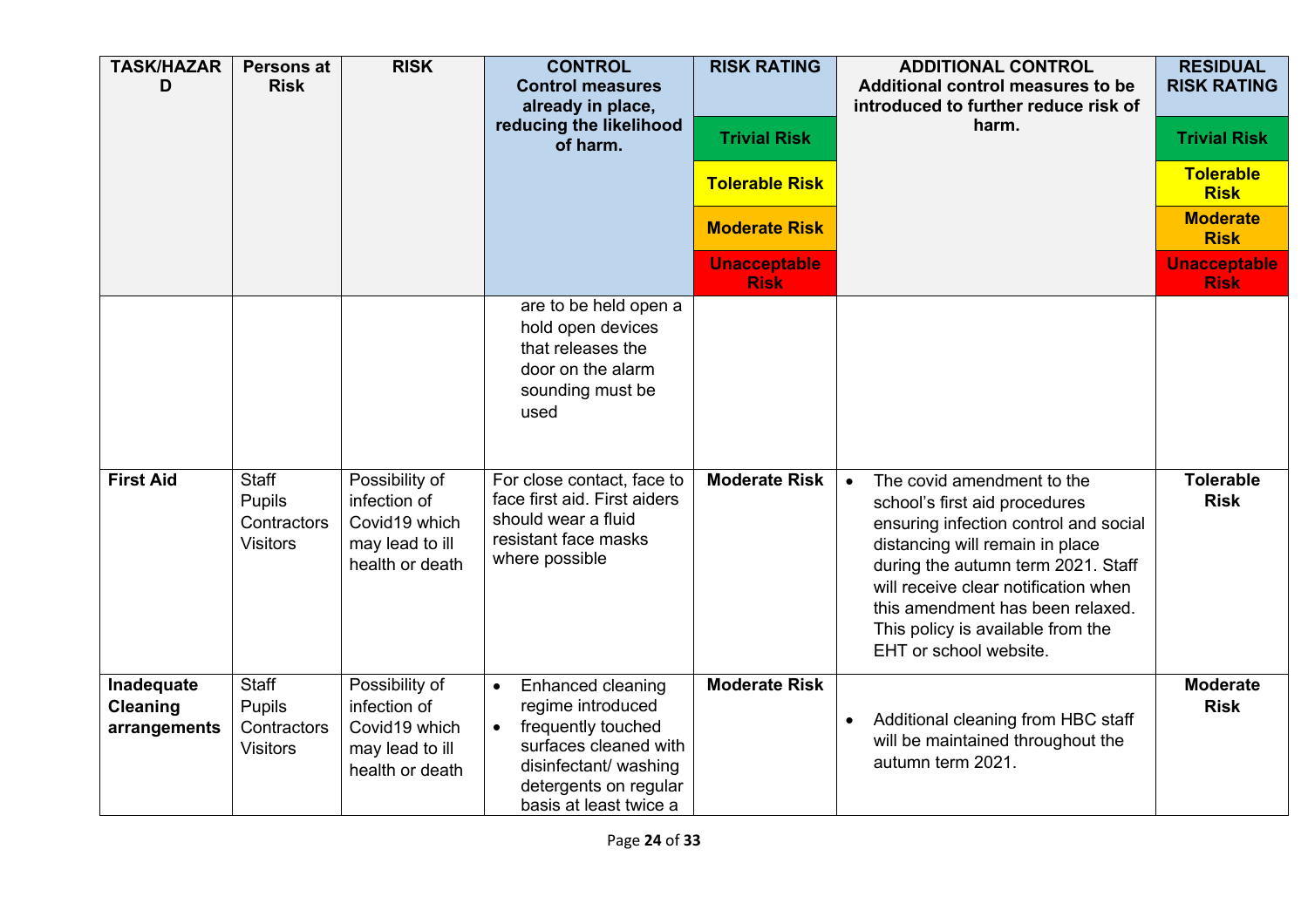| <b>TASK/HAZAR</b><br>D                               | <b>Persons at</b><br><b>Risk</b>                         | <b>RISK</b>                                     | <b>CONTROL</b><br><b>Control measures</b><br>already in place,<br>reducing the likelihood<br>of harm.                                                                                                                                                                                                                                                                                                                                                              | <b>RISK RATING</b><br><b>Trivial Risk</b><br><b>Tolerable Risk</b><br><b>Moderate Risk</b><br><b>Unacceptable</b><br><b>Risk</b> | <b>ADDITIONAL CONTROL</b><br>Additional control measures to be<br>introduced to further reduce risk of<br>harm.                                                                                                                                                                                                                                                                                                                                                                                                    | <b>RESIDUAL</b><br><b>RISK RATING</b><br><b>Trivial Risk</b><br><b>Tolerable</b><br><b>Risk</b><br><b>Moderate</b><br><b>Risk</b><br><b>Unacceptable</b><br><b>Risk</b> |
|------------------------------------------------------|----------------------------------------------------------|-------------------------------------------------|--------------------------------------------------------------------------------------------------------------------------------------------------------------------------------------------------------------------------------------------------------------------------------------------------------------------------------------------------------------------------------------------------------------------------------------------------------------------|----------------------------------------------------------------------------------------------------------------------------------|--------------------------------------------------------------------------------------------------------------------------------------------------------------------------------------------------------------------------------------------------------------------------------------------------------------------------------------------------------------------------------------------------------------------------------------------------------------------------------------------------------------------|-------------------------------------------------------------------------------------------------------------------------------------------------------------------------|
|                                                      |                                                          |                                                 | day at the beginning<br>and end of the day<br>Frequency of<br>$\bullet$<br>cleaning occupied<br>areas increased<br>Disinfectant or<br>$\bullet$<br>alcohol wipes<br>provided for<br>frequently touched<br>areas such as<br>photocopiers<br>Clutter and hard to<br>$\bullet$<br>clean surfaces/items<br>reduced<br>Frequently touched<br>$\bullet$<br>surfaces in<br>bathrooms will be<br>cleaned on a regular<br>basis and at least a<br>minimum of twice a<br>day |                                                                                                                                  | Wipe in and out system for multi<br>touch areas, such as printers, entry<br>systems to be maintained<br>Disposal arrangements for cleaning<br>materials to be maintained.<br>Stocks of cleaning materials will be<br>managed and maintained by the<br>SBM.<br>Following use the covid room will be<br>cleaned as per government<br>guidance.<br>https://www.gov.uk/government/pub<br>lications/covid-19-decontamination-<br>in-non-healthcare-settings/covid-19-<br>decontamination-in-non-healthcare-<br>settings |                                                                                                                                                                         |
| Inadequate<br>handwashing<br>and personal<br>hygiene | <b>Staff</b><br>Pupils<br>Contractors<br><b>Visitors</b> | Possibility of<br>infection of<br>Covid19 which | Staff and pupils<br>$\circ$<br>encouraged to clean<br>hand frequently using<br>soap and water or<br>hand sanitiser:                                                                                                                                                                                                                                                                                                                                                | <b>Moderate Risk</b>                                                                                                             | Staff, pupils and visitors will be<br>$\bullet$<br>reminded to wash their hands or<br>sanitise before leaving home, on<br>arrival at the premises and before<br>and after handling any articles or                                                                                                                                                                                                                                                                                                                 | <b>Tolerable</b><br><b>Risk</b>                                                                                                                                         |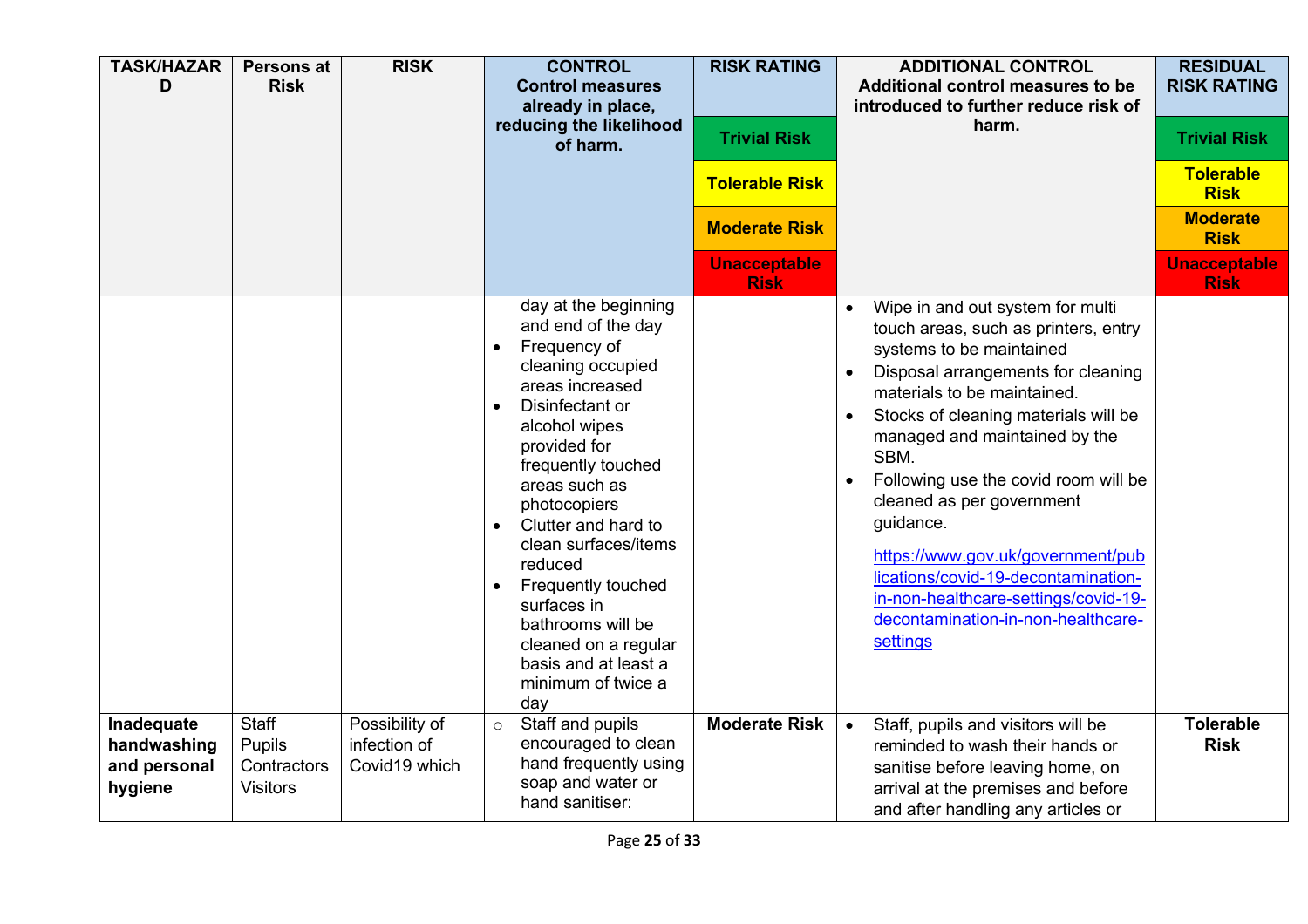| <b>TASK/HAZAR</b><br>D | <b>Persons at</b><br><b>Risk</b> | <b>RISK</b>                                                     | <b>CONTROL</b><br><b>Control measures</b><br>already in place,<br>reducing the likelihood<br>of harm.                                                                                                                                                                                                                                                                                                                                                                                                                                            | <b>RISK RATING</b><br><b>Trivial Risk</b><br><b>Tolerable Risk</b><br><b>Moderate Risk</b><br><b>Unacceptable</b> | <b>ADDITIONAL CONTROL</b><br>Additional control measures to be<br>introduced to further reduce risk of<br>harm.                                                                                                                                                                                                                                                                                                                                                                                                                                                                                                 | <b>RESIDUAL</b><br><b>RISK RATING</b><br><b>Trivial Risk</b><br><b>Tolerable</b><br><b>Risk</b><br><b>Moderate</b><br><b>Risk</b><br><b>Unacceptable</b> |
|------------------------|----------------------------------|-----------------------------------------------------------------|--------------------------------------------------------------------------------------------------------------------------------------------------------------------------------------------------------------------------------------------------------------------------------------------------------------------------------------------------------------------------------------------------------------------------------------------------------------------------------------------------------------------------------------------------|-------------------------------------------------------------------------------------------------------------------|-----------------------------------------------------------------------------------------------------------------------------------------------------------------------------------------------------------------------------------------------------------------------------------------------------------------------------------------------------------------------------------------------------------------------------------------------------------------------------------------------------------------------------------------------------------------------------------------------------------------|----------------------------------------------------------------------------------------------------------------------------------------------------------|
|                        |                                  | may lead to ill<br>health or death<br>Dry cracked<br>sore hands | At arrival at<br>$\circ$<br>school<br>After breaks<br>$\circ$<br>After sport<br>$\circ$<br>activities<br>After using<br>$\circ$<br>the toilet<br>After<br>$\Omega$<br>coughing or<br>sneezing<br>(catch it, kill it,<br>bin it)<br><b>Before</b><br>$\bigcirc$<br>leaving for<br>home<br>Staff and pupils<br>$\circ$<br>reminded to not<br>touch their eyes,<br>nose or mouth with<br>unwashed hands<br>Staff and pupils<br>$\circ$<br>reminded to not<br>share objects that<br>come into contact<br>with the mouth, such<br>as cups and bottles | <b>Risk</b>                                                                                                       | substances. Sanitising stations will<br>be located at entrance areas.<br>Staff, pupils and visitors will be<br>$\bullet$<br>reminded to wash their hands<br>before eating or drinking, using the<br>toilet, after activities such as PE<br>and after coughing or sneezing<br>Staff will remain vigilant for any<br>evidence of any contact dermatitis<br>and appropriate action will be taken<br>to prevent hands becoming sore.<br>Hands must be dried properly using<br>either hand dryer or disposable<br>towels<br>"Catch it, Bin it, Kill it" posters will<br>be displayed and key messages<br>reinforced. | <b>Risk</b>                                                                                                                                              |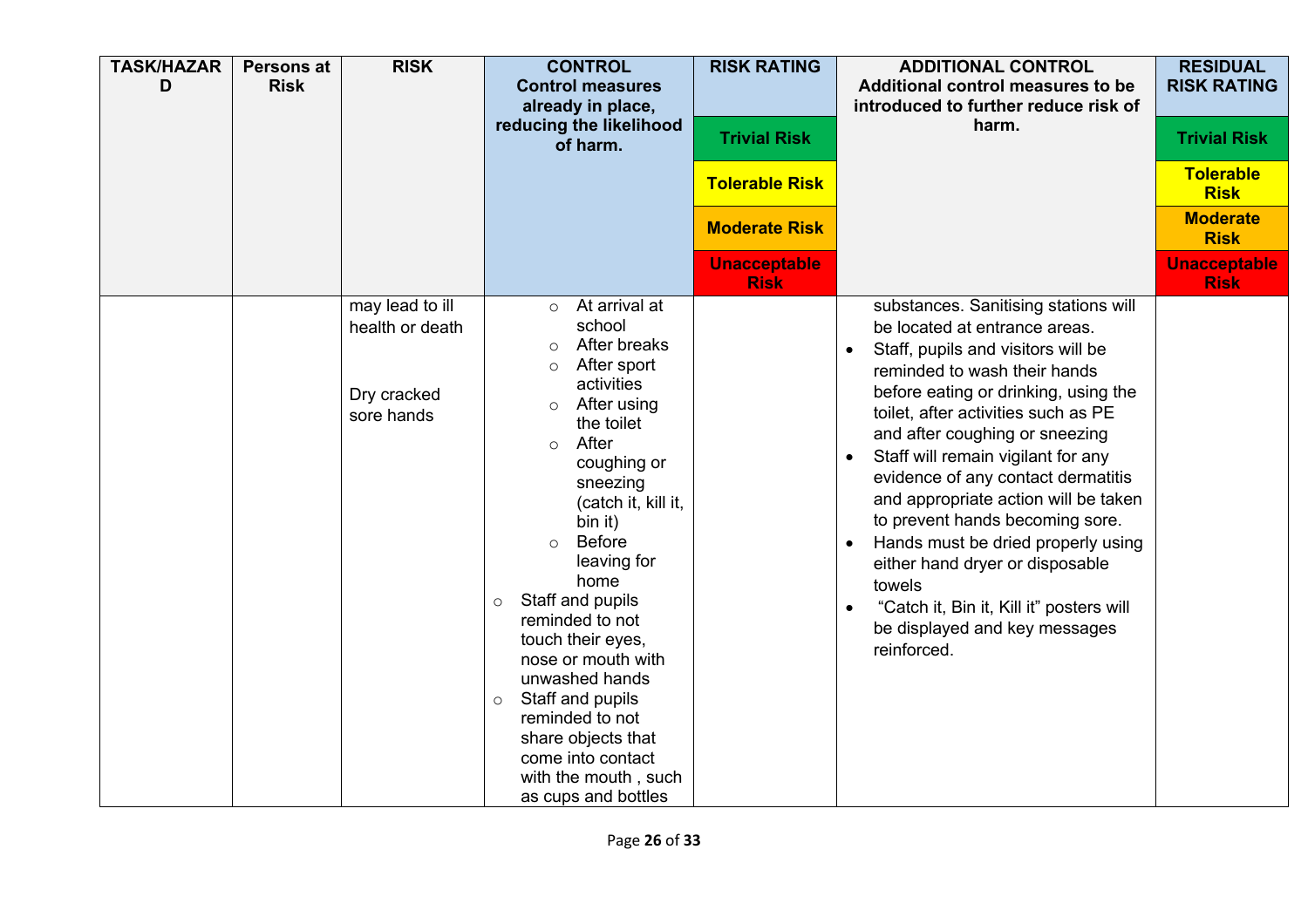| <b>TASK/HAZAR</b><br>D                                            | <b>Persons at</b><br><b>Risk</b>          | <b>RISK</b>                                                                                                                      | <b>CONTROL</b><br><b>Control measures</b><br>already in place,<br>reducing the likelihood<br>of harm.                                                                                                                                                                                                                                                                                                                                                                                        | <b>RISK RATING</b><br><b>Trivial Risk</b><br><b>Tolerable Risk</b><br><b>Moderate Risk</b><br><b>Unacceptable</b><br><b>Risk</b> | <b>ADDITIONAL CONTROL</b><br>Additional control measures to be<br>introduced to further reduce risk of<br>harm.                                                                                                                                                                                                                                                                                                                                               | <b>RESIDUAL</b><br><b>RISK RATING</b><br><b>Trivial Risk</b><br><b>Tolerable</b><br><b>Risk</b><br><b>Moderate</b><br><b>Risk</b><br><b>Unacceptable</b><br><b>Risk</b> |
|-------------------------------------------------------------------|-------------------------------------------|----------------------------------------------------------------------------------------------------------------------------------|----------------------------------------------------------------------------------------------------------------------------------------------------------------------------------------------------------------------------------------------------------------------------------------------------------------------------------------------------------------------------------------------------------------------------------------------------------------------------------------------|----------------------------------------------------------------------------------------------------------------------------------|---------------------------------------------------------------------------------------------------------------------------------------------------------------------------------------------------------------------------------------------------------------------------------------------------------------------------------------------------------------------------------------------------------------------------------------------------------------|-------------------------------------------------------------------------------------------------------------------------------------------------------------------------|
| Alcohol gel<br>hand<br>sanitiser used<br>or stored<br>incorrectly | <b>Staff</b><br>Pupils<br><b>Visitors</b> | Possibility of<br>infection of<br>Covid19 which<br>may lead to ill<br>health or death<br><b>Skin</b><br>inflammation or<br>burns | Posters will be<br>$\circ$<br>displayed to remind<br>staff, pupils and<br>visitors of key<br>personal hygiene<br>measures<br>Hand washing with<br>soap and water used<br>in preference to hand<br>sanitiser.<br>Alcohol based hand<br>$\bullet$<br>sanitiser must only<br>be used by younger<br>children under close<br>supervision.<br>Staff informed not<br>$\bullet$<br>use or store alcohol<br>based hand sanitiser<br>near to open flames<br>or sparks such as<br>kitchens or hot works | <b>Tolerable Risk</b>                                                                                                            | Alcohol based hand sanitiser should<br>not be used or applied near to open<br>flames or sparks such as kitchens<br>or hot works<br>Hand sanitiser should not be stored<br>or located in kitchen areas where<br>there is a possible source of<br>ignition. Hand sanitiser supplies are<br>stored in the EHT cupboard away<br>from any sources of ignition.<br>COSHH assessment has been<br>$\bullet$<br>undertaken and is available from<br>the school office. | <b>Trivial Risk</b>                                                                                                                                                     |
| Inadequate<br>provision and                                       | <b>Staff</b><br>Pupils                    | Possibility of<br>infection of                                                                                                   | A provision of PPE<br>$\circ$<br>will be available for<br>staff to access                                                                                                                                                                                                                                                                                                                                                                                                                    | <b>Tolerable Risk</b>                                                                                                            | If a child becomes unwell with<br>$\bullet$<br>symptoms of coronavirus and need                                                                                                                                                                                                                                                                                                                                                                               | <b>Trivial Risk</b>                                                                                                                                                     |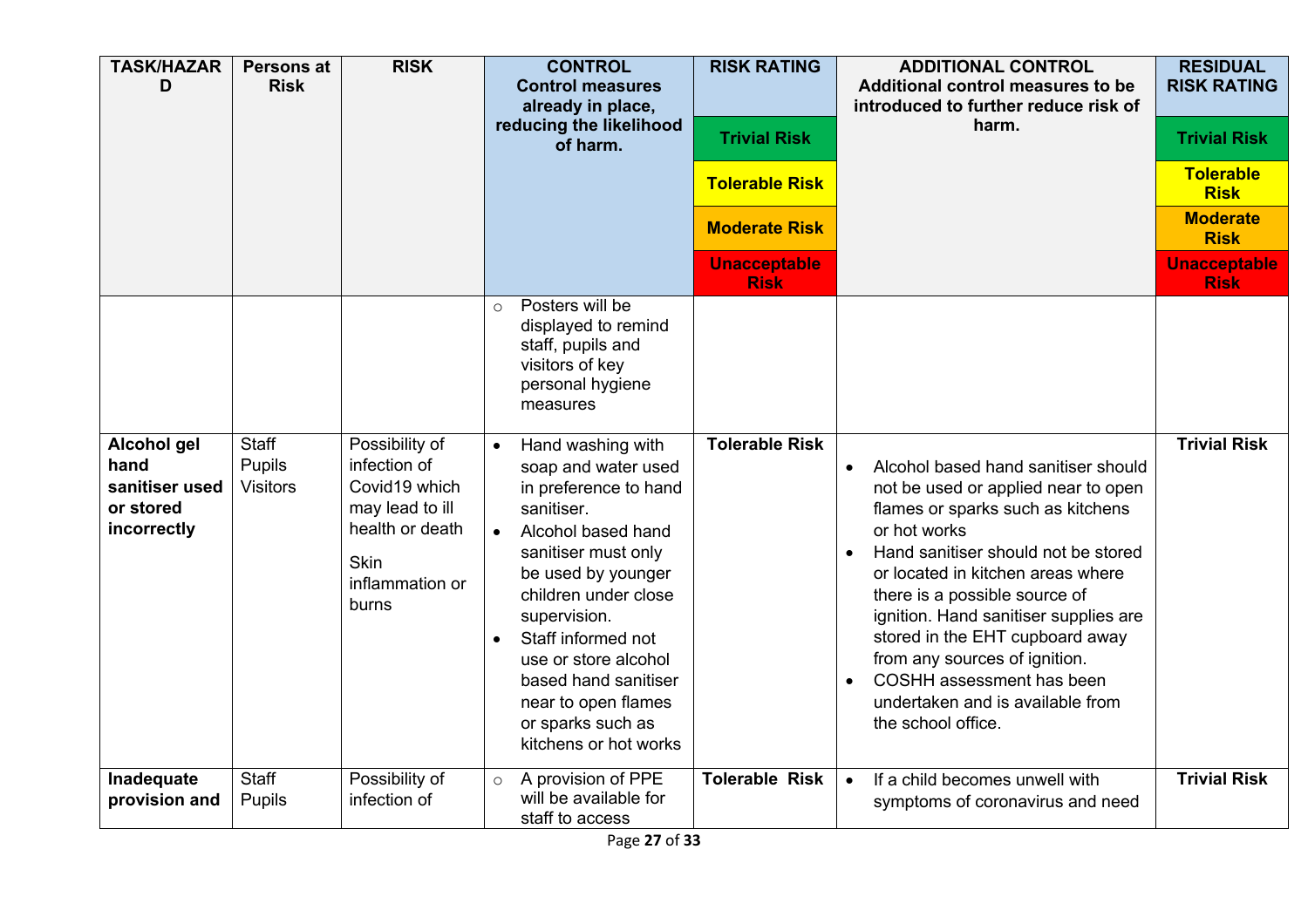| <b>TASK/HAZAR</b><br>D                                | <b>Persons at</b><br><b>Risk</b> | <b>RISK</b>                                         | <b>CONTROL</b><br><b>Control measures</b><br>already in place,<br>reducing the likelihood<br>of harm.                                                                                                                                                                                                                                                                                                                                                                               | <b>RISK RATING</b><br><b>Trivial Risk</b><br><b>Tolerable Risk</b><br><b>Moderate Risk</b> | <b>ADDITIONAL CONTROL</b><br>Additional control measures to be<br>introduced to further reduce risk of<br>harm.                                                                                                                                                                                                                                                                                                                                                                                                                                                                                                                                                                                                                                                            | <b>RESIDUAL</b><br><b>RISK RATING</b><br><b>Trivial Risk</b><br><b>Tolerable</b><br><b>Risk</b><br><b>Moderate</b><br><b>Risk</b> |
|-------------------------------------------------------|----------------------------------|-----------------------------------------------------|-------------------------------------------------------------------------------------------------------------------------------------------------------------------------------------------------------------------------------------------------------------------------------------------------------------------------------------------------------------------------------------------------------------------------------------------------------------------------------------|--------------------------------------------------------------------------------------------|----------------------------------------------------------------------------------------------------------------------------------------------------------------------------------------------------------------------------------------------------------------------------------------------------------------------------------------------------------------------------------------------------------------------------------------------------------------------------------------------------------------------------------------------------------------------------------------------------------------------------------------------------------------------------------------------------------------------------------------------------------------------------|-----------------------------------------------------------------------------------------------------------------------------------|
|                                                       |                                  |                                                     |                                                                                                                                                                                                                                                                                                                                                                                                                                                                                     | <b>Unacceptable</b><br><b>Risk</b>                                                         |                                                                                                                                                                                                                                                                                                                                                                                                                                                                                                                                                                                                                                                                                                                                                                            | <b>Unacceptable</b><br><b>Risk</b>                                                                                                |
| use of<br><b>Personal</b><br><b>Protection</b><br>and | <b>Visitors</b>                  | Covid19 which<br>may lead to ill<br>health or death | PPE is only required<br>$\circ$<br>where a risk<br>assessment identifies<br>its use.<br><b>Additional PPE for</b><br>COVID-19 is only<br>required in a number of<br>scenarios:<br>if an individual child,<br>young person or<br>student becomes ill<br>with COVID-19<br>symptoms and only<br>then if close contact<br>is necessary<br>when performing<br>aerosol generating<br>procedures (AGPs)<br>PPE may also be<br>required for first aid<br>where bodily fluids are<br>present |                                                                                            | direct care or supervision until they<br>can return home the following PPE<br>should be worn:<br>A fluid resistant face mask<br>$\circ$<br>Disposable gloves<br>$\circ$<br>Disposable apron<br>$\circ$<br>A face shield or eye<br>protection is there is a risk of<br>coughing, spitting or<br>vomiting<br>Staff should be instructed that<br>wearing gloves should not be<br>substituted for handwashing<br>PPE must be provided for direct<br>care in line with PHE guidance<br>Staff must wear PPE when dealing<br>with suspected cases of COVID<br>PPE donning and doffing PHE<br>guide note will be issued to staff<br>PPE donning and doffing guide note<br>PPE used when assisting person<br>symptomatic, for deep cleaning or<br>cleaning up bodily fluids must be |                                                                                                                                   |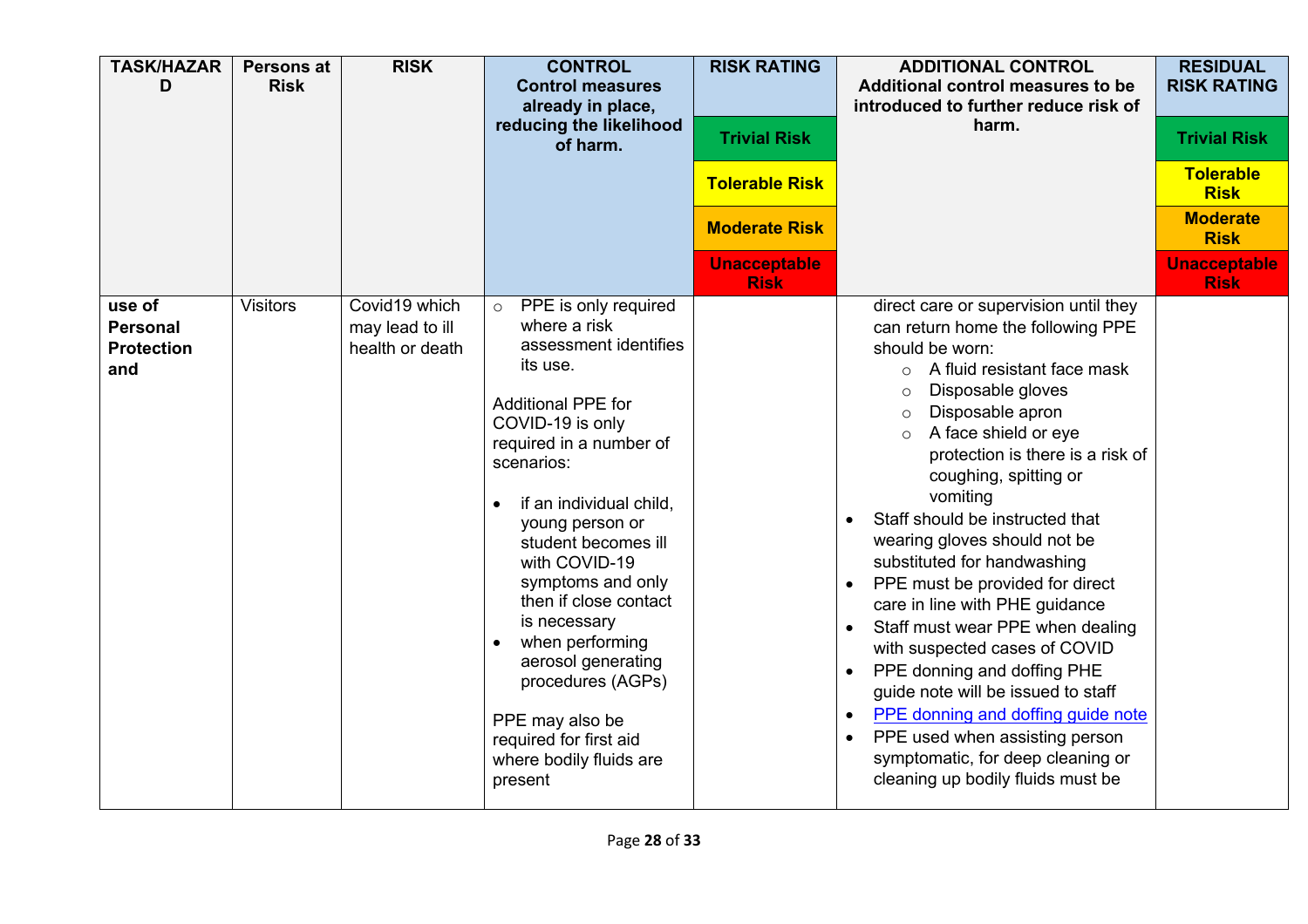| <b>TASK/HAZAR</b><br>D                                                       | Persons at<br><b>Risk</b>                                         | <b>RISK</b>                                                                           | <b>CONTROL</b><br><b>Control measures</b><br>already in place,<br>reducing the likelihood<br>of harm.                                                                                                                                                                                                  | <b>RISK RATING</b><br><b>Trivial Risk</b><br><b>Tolerable Risk</b> | <b>ADDITIONAL CONTROL</b><br>Additional control measures to be<br>introduced to further reduce risk of<br>harm.                                                                    | <b>RESIDUAL</b><br><b>RISK RATING</b><br><b>Trivial Risk</b><br><b>Tolerable</b><br><b>Risk</b> |
|------------------------------------------------------------------------------|-------------------------------------------------------------------|---------------------------------------------------------------------------------------|--------------------------------------------------------------------------------------------------------------------------------------------------------------------------------------------------------------------------------------------------------------------------------------------------------|--------------------------------------------------------------------|------------------------------------------------------------------------------------------------------------------------------------------------------------------------------------|-------------------------------------------------------------------------------------------------|
|                                                                              |                                                                   |                                                                                       |                                                                                                                                                                                                                                                                                                        | <b>Moderate Risk</b>                                               |                                                                                                                                                                                    | <b>Moderate</b><br><b>Risk</b>                                                                  |
|                                                                              |                                                                   |                                                                                       |                                                                                                                                                                                                                                                                                                        | <b>Unacceptable</b><br><b>Risk</b>                                 |                                                                                                                                                                                    | <b>Unacceptable</b><br><b>Risk</b>                                                              |
|                                                                              |                                                                   |                                                                                       | https://www.gov.uk/gover<br>nment/publications/safe-<br>working-in-education-<br>childcare-and-childrens-<br>social-care/the-use-of-<br>personal-protective-<br>equipment-ppe-in-<br>education-childcare-and-<br>childrens-social-care-<br>settings-including-for-<br>aerosol-generating-<br>procedure |                                                                    | double bagged and left for 72 hours<br>before disposal                                                                                                                             |                                                                                                 |
| <b>Outside areas</b><br>including play<br>equipment<br>and play<br>furniture | Staff,<br>Pupils,<br>vulnerable<br>children or<br>young<br>people | Possibility of<br>infection of<br>Covid19 which<br>may lead to ill<br>health or death | Outdoor equipment<br>$\bullet$<br>will be appropriately<br>cleaned between<br>uses as part of<br>enhanced cleaning<br>regimes                                                                                                                                                                          | <b>Tolerable risk</b>                                              | If outdoor furniture or play or<br>$\bullet$<br>equipment, such as a trim trail is to<br>be used, all hand holds and grips<br>must be dried after cleaning to<br>reducing slipping | <b>Trivial Risk</b>                                                                             |
| <b>Visitors and</b><br>contractors                                           | Staff,<br>Pupils,<br>vulnerable<br>children or                    | Possibility of<br>infection of<br>Covid19 which                                       | Visitors to site for<br>$\bullet$<br>good reason<br>including aid<br>educational delivery                                                                                                                                                                                                              | <b>Tolerable risk</b>                                              | Arrangements and requirements for<br>$\bullet$<br>the visitors/contractors:<br>pre booked visits<br>$\circ$                                                                        | <b>Trivial risk</b>                                                                             |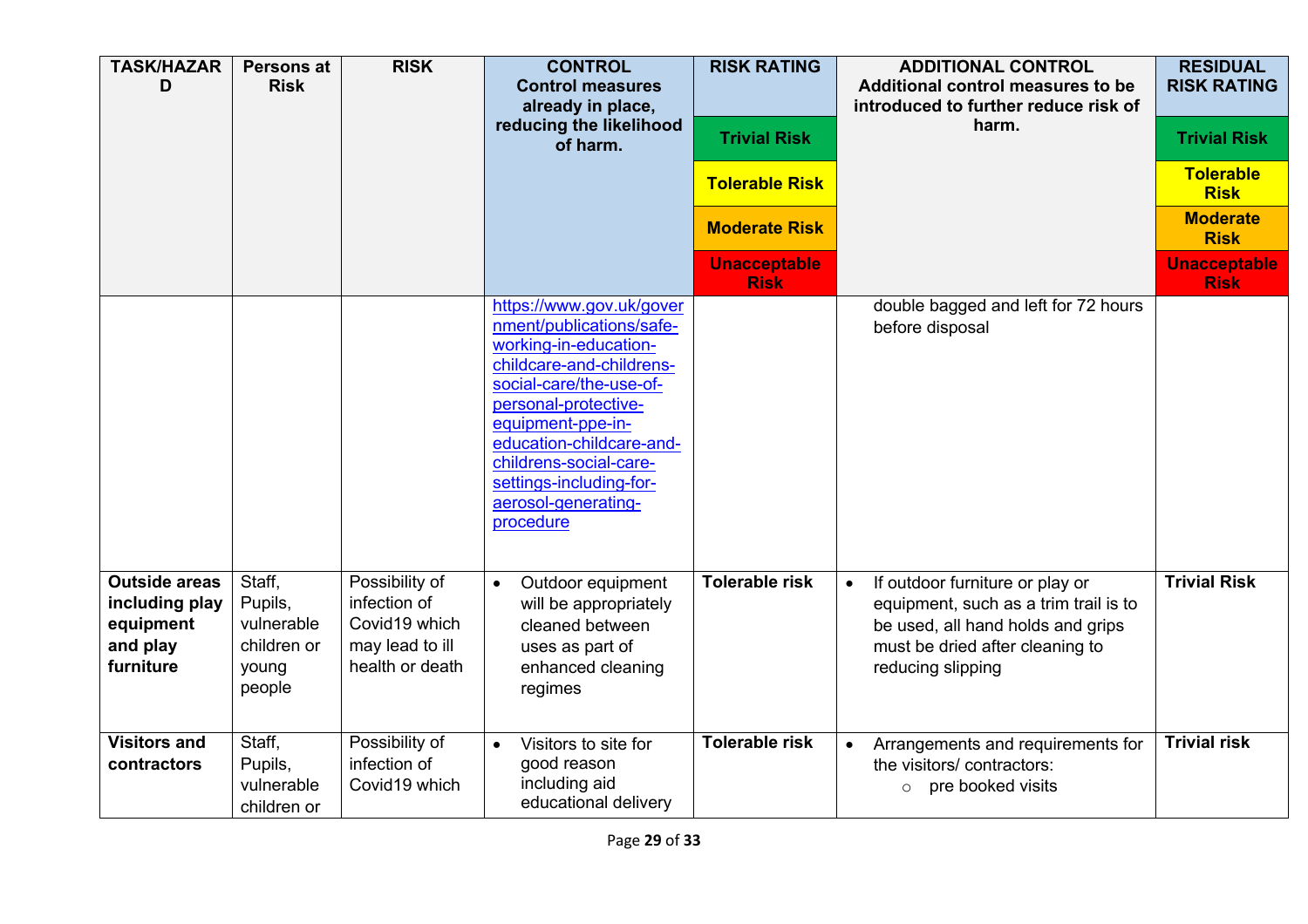| <b>TASK/HAZAR</b><br>D            | <b>Persons at</b><br><b>Risk</b>                                  | <b>RISK</b>                                                                           | <b>CONTROL</b><br><b>Control measures</b><br>already in place,<br>reducing the likelihood<br>of harm.                                                                                                                                                          | <b>RISK RATING</b><br><b>Trivial Risk</b><br><b>Tolerable Risk</b><br><b>Moderate Risk</b><br><b>Unacceptable</b><br><b>Risk</b> | <b>ADDITIONAL CONTROL</b><br>Additional control measures to be<br>introduced to further reduce risk of<br>harm.                                                                                                                                                                                                                                                                                                                                             | <b>RESIDUAL</b><br><b>RISK RATING</b><br><b>Trivial Risk</b><br><b>Tolerable</b><br><b>Risk</b><br><b>Moderate</b><br><b>Risk</b><br><b>Unacceptable</b><br><b>Risk</b> |
|-----------------------------------|-------------------------------------------------------------------|---------------------------------------------------------------------------------------|----------------------------------------------------------------------------------------------------------------------------------------------------------------------------------------------------------------------------------------------------------------|----------------------------------------------------------------------------------------------------------------------------------|-------------------------------------------------------------------------------------------------------------------------------------------------------------------------------------------------------------------------------------------------------------------------------------------------------------------------------------------------------------------------------------------------------------------------------------------------------------|-------------------------------------------------------------------------------------------------------------------------------------------------------------------------|
|                                   | young<br>people<br>Visitors and<br>contractors                    | may lead to ill<br>health or death                                                    | or for essential<br>school maintenance.<br>Where possible<br>$\bullet$<br>meetings with 3rd<br>parties will be held<br>virtually<br>Visitors to school are<br>$\bullet$<br>encouraged to wear<br>a face covering whilst<br>on school premises<br>unless exempt |                                                                                                                                  | school will gather<br>$\circ$<br>information for the NHS test<br>and trace services and store<br>information in line with<br><b>GDPR</b> regulations<br>Information will be give<br>$\Omega$<br>around the use of face<br>coverings<br>Where appropriate third parties may<br>$\bullet$<br>be asked to provide their<br>organisations risk assessment EG<br>health providers such as physio<br>therapists who need to be in<br>physical contact with pupils |                                                                                                                                                                         |
| <b>Deliveries</b><br>and shopping | Staff,<br>Pupils,<br>vulnerable<br>children or<br>young<br>people | Possibility of<br>infection of<br>Covid19 which<br>may lead to ill<br>health or death |                                                                                                                                                                                                                                                                | <b>Tolerable risk</b>                                                                                                            | School deliveries to be dropped off<br>at the Children's Centre to ensure<br>products may be safely dropped off<br>without close contact with the<br>delivery drivers etc. Kitchen<br>deliveries to be dropped off at the<br>kitchen entrance and social<br>distancing maintained.<br>Where possible shopping /<br>purchases should be made on line                                                                                                         | <b>Trivial risk</b>                                                                                                                                                     |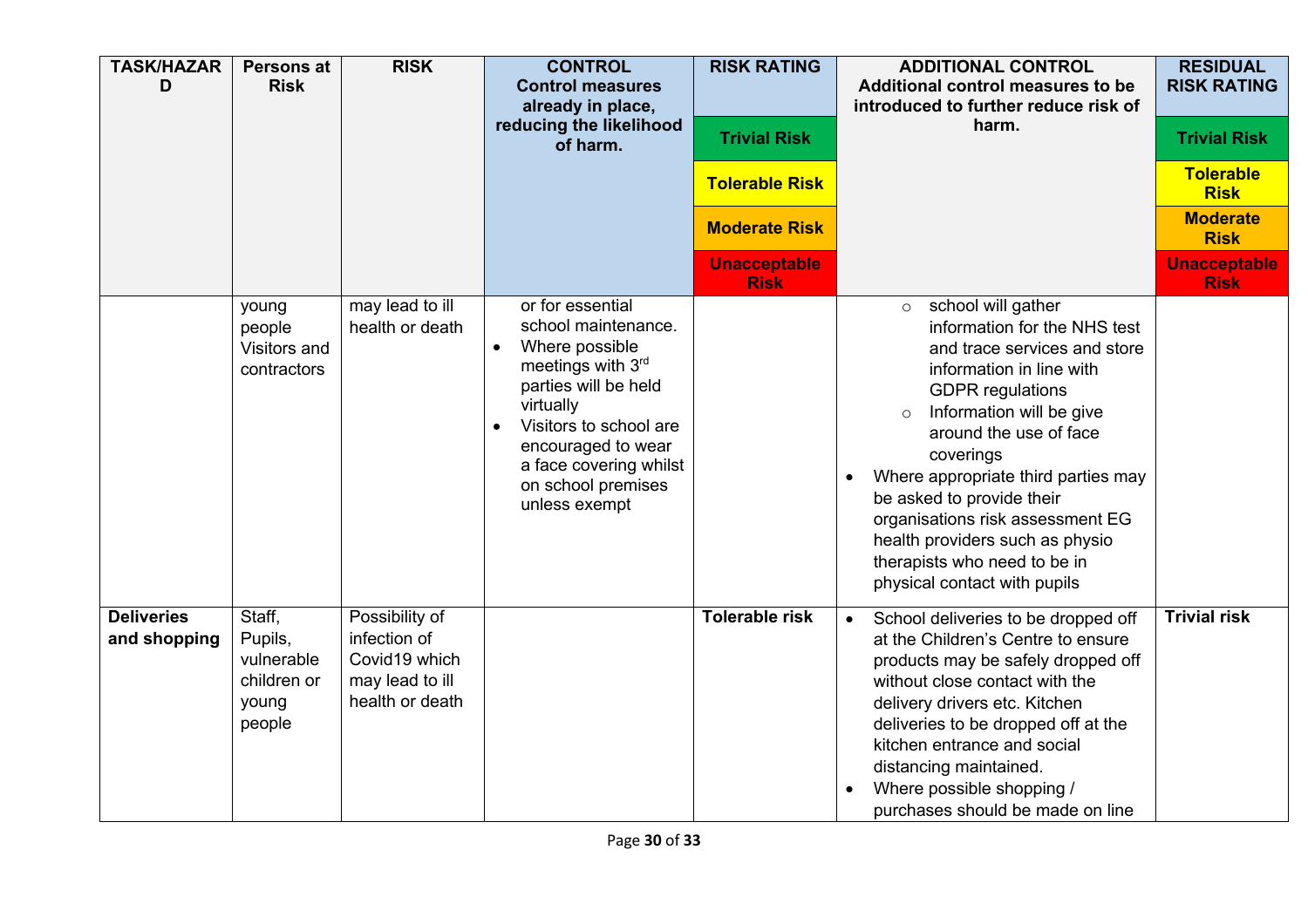| <b>TASK/HAZAR</b><br>D                                                                             | <b>Persons at</b><br><b>Risk</b>                                  | <b>RISK</b>                                                                           | <b>CONTROL</b><br><b>Control measures</b><br>already in place,<br>reducing the likelihood<br>of harm.                                                                                                                                                                                                                                                                                                                                                                                            | <b>RISK RATING</b><br><b>Trivial Risk</b><br><b>Tolerable Risk</b><br><b>Moderate Risk</b><br><b>Unacceptable</b><br><b>Risk</b> | <b>ADDITIONAL CONTROL</b><br>Additional control measures to be<br>introduced to further reduce risk of<br>harm.                                                                                                                                                                                                                                                                                                                                                                                                                                                                | <b>RESIDUAL</b><br><b>RISK RATING</b><br><b>Trivial Risk</b><br><b>Tolerable</b><br><b>Risk</b><br><b>Moderate</b><br><b>Risk</b><br><b>Unacceptable</b><br><b>Risk</b> |
|----------------------------------------------------------------------------------------------------|-------------------------------------------------------------------|---------------------------------------------------------------------------------------|--------------------------------------------------------------------------------------------------------------------------------------------------------------------------------------------------------------------------------------------------------------------------------------------------------------------------------------------------------------------------------------------------------------------------------------------------------------------------------------------------|----------------------------------------------------------------------------------------------------------------------------------|--------------------------------------------------------------------------------------------------------------------------------------------------------------------------------------------------------------------------------------------------------------------------------------------------------------------------------------------------------------------------------------------------------------------------------------------------------------------------------------------------------------------------------------------------------------------------------|-------------------------------------------------------------------------------------------------------------------------------------------------------------------------|
|                                                                                                    |                                                                   |                                                                                       |                                                                                                                                                                                                                                                                                                                                                                                                                                                                                                  |                                                                                                                                  | or via click and collect shopping/<br>purchases.                                                                                                                                                                                                                                                                                                                                                                                                                                                                                                                               |                                                                                                                                                                         |
| <b>Driving for</b><br>work/transpor<br>ting children<br>- children<br>travelling to<br>the setting | Staff,<br>Pupils,<br>vulnerable<br>children or<br>young<br>people | Possibility of<br>infection of<br>Covid19 which<br>may lead to ill<br>health or death | Children will only be<br>$\bullet$<br>transported by school<br>staff when essential<br>and members of the<br>household are not<br>able to do so<br>Pupils will be advised<br>$\bullet$<br>to follow public and<br>dedicated transport<br>rules regarding face<br>coverings and<br>hygiene measures<br>Pupils will be advised<br>not to board home to<br>school transport if<br>they, or a member of<br>their household, has<br>had a positive test<br>result or has<br>symptoms of COVID-<br>19. | <b>Moderate risk</b>                                                                                                             | Individual trip risk assessments to<br>detail covid safe transport<br>measures.<br>If staff are to car share when<br>$\bullet$<br>commuting staff are advised to:<br>Minimise the numbers of<br>$\bigcap$<br>those traveling in the vehicle<br>as low as possible<br>Windows should be opened<br>$\circ$<br>for ventilation<br>Traveling side by side or<br>$\circ$<br>behind people and not<br>facing each other<br>Consider wearing a face<br>$\circ$<br>covering for all persons in<br>the vehicle<br>Ensuring that touch surfaces<br>$\circ$<br>are cleaned in the vehicle | Tolerable risk                                                                                                                                                          |
| <b>Increased risk</b><br>arising from                                                              | Staff,<br>Pupils,                                                 | Possibility of<br>infection of                                                        | Outdoor sports<br>$\bullet$<br>prioritised, where<br>possible                                                                                                                                                                                                                                                                                                                                                                                                                                    | <b>Moderate risk</b>                                                                                                             | Children to come to school in their<br>$\bullet$<br>PE kits on PE days                                                                                                                                                                                                                                                                                                                                                                                                                                                                                                         | <b>Tolerable risk</b>                                                                                                                                                   |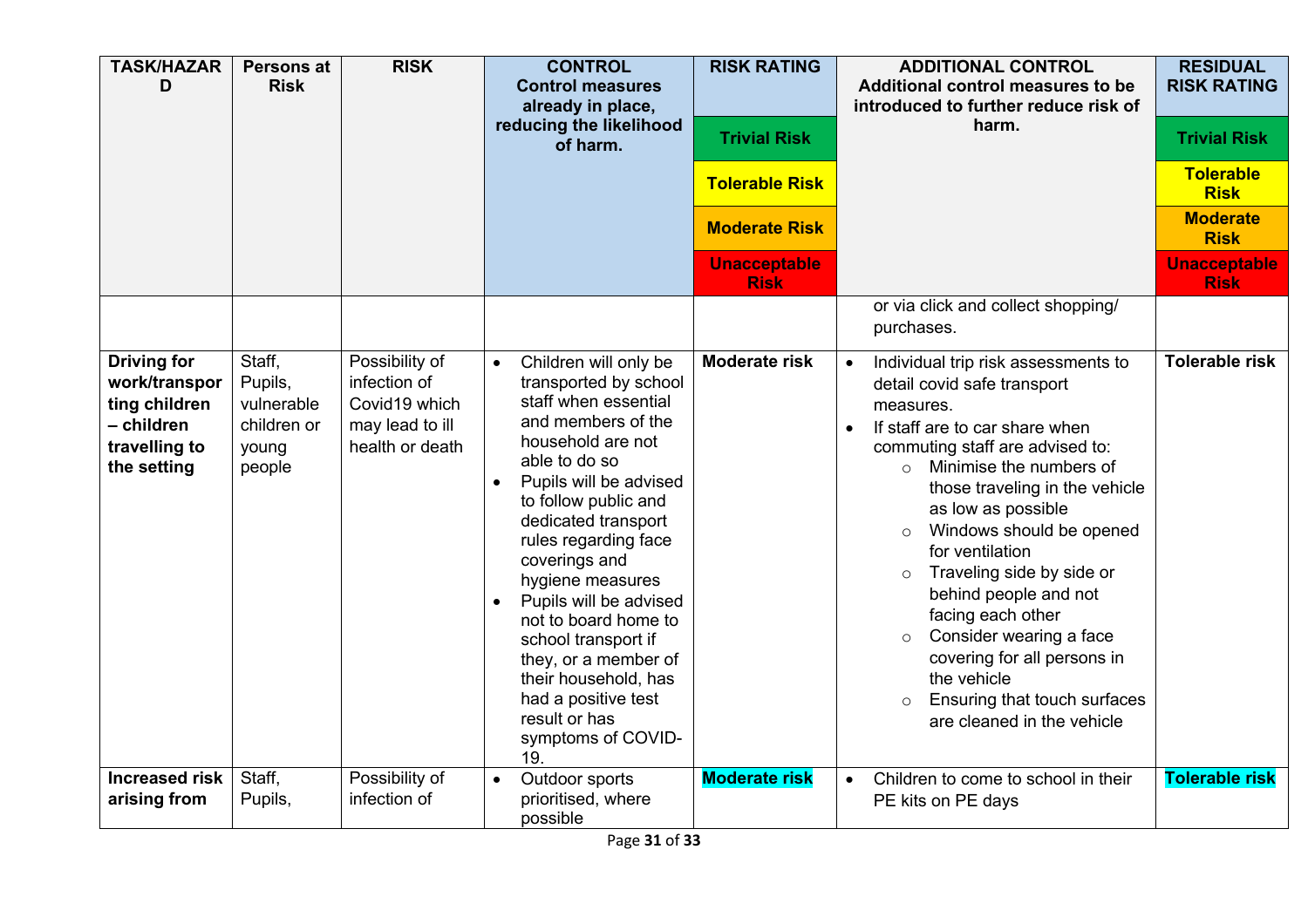| <b>TASK/HAZAR</b><br>D                                                              | <b>Persons at</b><br><b>Risk</b>                                  | <b>RISK</b>                                                                           | <b>CONTROL</b><br><b>Control measures</b><br>already in place,<br>reducing the likelihood<br>of harm.                                                                                                                                                                                   | <b>RISK RATING</b><br><b>Trivial Risk</b><br><b>Tolerable Risk</b><br><b>Moderate Risk</b><br><b>Unacceptable</b> | <b>ADDITIONAL CONTROL</b><br>Additional control measures to be<br>introduced to further reduce risk of<br>harm.                                                                                                                                                                                                                                   | <b>RESIDUAL</b><br><b>RISK RATING</b><br><b>Trivial Risk</b><br><b>Tolerable</b><br><b>Risk</b><br><b>Moderate</b><br><b>Risk</b><br><b>Unacceptable</b> |
|-------------------------------------------------------------------------------------|-------------------------------------------------------------------|---------------------------------------------------------------------------------------|-----------------------------------------------------------------------------------------------------------------------------------------------------------------------------------------------------------------------------------------------------------------------------------------|-------------------------------------------------------------------------------------------------------------------|---------------------------------------------------------------------------------------------------------------------------------------------------------------------------------------------------------------------------------------------------------------------------------------------------------------------------------------------------|----------------------------------------------------------------------------------------------------------------------------------------------------------|
| physical<br>education,<br>sport<br>activities                                       | vulnerable<br>children or<br>young<br>people                      | Covid19 which<br>may lead to ill<br>health or death                                   | Indoor PE lessons<br>$\bullet$<br>will be held using the<br>following measures:<br>Equipment<br>$\circ$<br>thoroughly<br>cleaned<br>between each<br>group use<br>Ventilation will<br>$\Omega$<br>be maximised<br>using<br>mechanical<br>ventilation<br>and open<br>doors and<br>windows | <b>Risk</b>                                                                                                       | Wipe in wipe out system for the use<br>of sports equipment.<br>Additional guidance on sports activities<br>during the COVID pandemic can be<br>found here:<br>https://www.gov.uk/guidance/coronaviru<br>s-covid-19-grassroots-sports-guidance-<br>for-safe-provision-including-team-sport-<br>contact-combat-sport-and-organised-<br>sport-events | <b>Risk</b>                                                                                                                                              |
| <b>Increased risk</b><br><b>Arising from</b><br><b>Educational</b><br><b>Visits</b> | Staff,<br>Pupils,<br>vulnerable<br>children or<br>young<br>people | Possibility of<br>infection of<br>Covid19 which<br>may lead to ill<br>health or death | Full risk assessment<br>taking into account covid<br>safety measures.                                                                                                                                                                                                                   |                                                                                                                   | Day visits and residential<br>educational visits will be covid<br>risk assessed on an individual<br>basis.<br>Full thorough risk assessments<br>must be completed to ensure<br>that visits can be undertaken<br>safely.                                                                                                                           |                                                                                                                                                          |